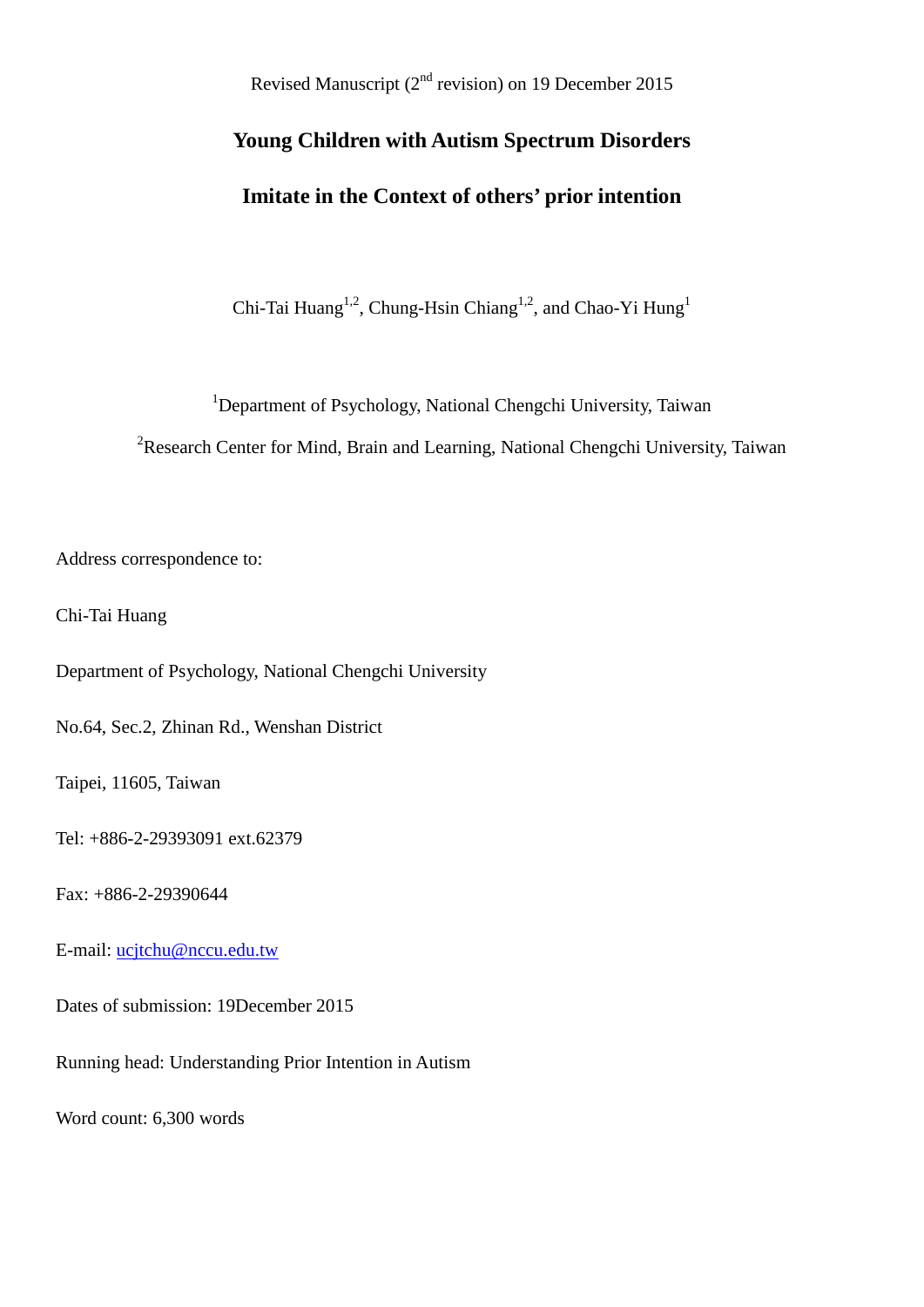| 寄件者: | "onbehalfof+w.mandy+ucl.ac.uk@manuscriptcentral.com"代表"w.mandy@ucl.ac.uk" |
|------|---------------------------------------------------------------------------|
| 收件者: | ucitchu@nccu.edu.tw; cth5644@vahoo.com.tw                                 |
| 丰旨:  | Autism - Decision on Manuscript ID AUT-15-0263.R2                         |
| 日期:  | 2015年12月21日下午08:38:41                                                     |

21-Dec-2015

Dear Author,

It is a pleasure to accept your manuscript entitled "Young Children with Autism Spectrum Disorders Imitate in the Context of others' prior intention" in its current form for publication in the Autism: International Journal of Research and Practice. The comments of the reviewer(s) who reviewed your manuscript are included at the foot of this letter.

Further correspondence regarding publication of this article should be directed to Jo O'Brien (jo.obrien@sagepub.co.uk).

Please note that we now require a 'lay abstract' for all accepted manuscripts. Lay abstracts are brief (max 250 words) descriptions of the paper that are easily understandable. These abstracts will be made available to researchers and clinicians, as well as the general public (including individuals with autism spectrum disorders and their families).

These abstracts should avoid both technical terminology and the reporting of statistics. Please submit your abstract written in lay terms to our Social Media Editor, Laura Crane (journalautism@gmail.com), at the earliest opportunity.

If you would like your article to be freely available online immediately upon publication (as some funding bodies now require), you can opt for it to be published under the SAGE Choice Scheme on payment of a publication fee. Please simply follow the link to the Contributor Agreement form in the next email and you will be able to access instructions and further information about this option within the online form.

Thank you for your fine contribution. On behalf of the Editors of Autism, we look forward to your continued contributions to the Journal.

Sincerely, Dr. Will Mandy Editor, Autism: International Journal of Research and Practice w.mandy@ucl.ac.uk

Reviewer(s)' Comments to Author: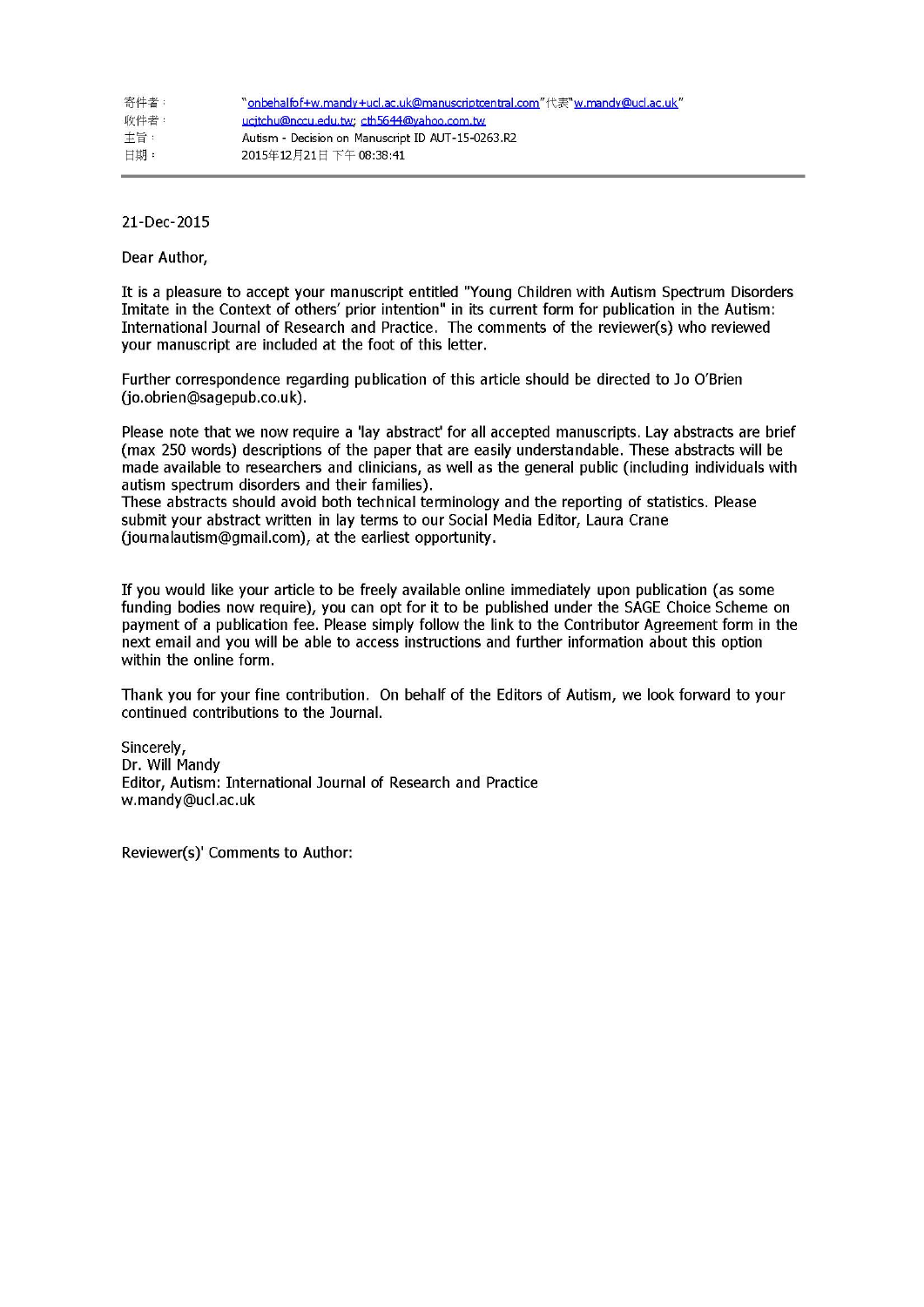**The Autism Journal**

Autism The International Journal of Research and Practice

# **Young Children with Autism Spectrum Disorders Imitate in the Context of others' prior intention**

| Journal:         | Autism                                                                                                                                                                                                                                                                                                                                                                                                                                                                                                                                                                                                                                                                                                                                                                                                                                                                                                                                                                                                                                                                                                                                                                                                                                                                                                                                                                                                        |  |  |  |
|------------------|---------------------------------------------------------------------------------------------------------------------------------------------------------------------------------------------------------------------------------------------------------------------------------------------------------------------------------------------------------------------------------------------------------------------------------------------------------------------------------------------------------------------------------------------------------------------------------------------------------------------------------------------------------------------------------------------------------------------------------------------------------------------------------------------------------------------------------------------------------------------------------------------------------------------------------------------------------------------------------------------------------------------------------------------------------------------------------------------------------------------------------------------------------------------------------------------------------------------------------------------------------------------------------------------------------------------------------------------------------------------------------------------------------------|--|--|--|
| Manuscript ID    | AUT-15-0263.R2                                                                                                                                                                                                                                                                                                                                                                                                                                                                                                                                                                                                                                                                                                                                                                                                                                                                                                                                                                                                                                                                                                                                                                                                                                                                                                                                                                                                |  |  |  |
| Manuscript Type: | Original Article                                                                                                                                                                                                                                                                                                                                                                                                                                                                                                                                                                                                                                                                                                                                                                                                                                                                                                                                                                                                                                                                                                                                                                                                                                                                                                                                                                                              |  |  |  |
| Keywords:        | Imitation, Social cognition and social behavior, Development, Autism<br>spectrum disorders                                                                                                                                                                                                                                                                                                                                                                                                                                                                                                                                                                                                                                                                                                                                                                                                                                                                                                                                                                                                                                                                                                                                                                                                                                                                                                                    |  |  |  |
| Abstract:        | Many studies have shown that children with autism spectrum disorder<br>(ASD) have some understanding of intentions behind other's goal-directed<br>actions on objects. It is not clear whether they understand intentions at a<br>higher level of abstraction reliant on the context in which the actions occur.<br>The current study tested their understanding of others' prior intentions<br>with typically-developing (TD) and developmentally-delayed (DD) children.<br>We replicated Carpenter et al.'s (2002) test of the ability to understand<br>prior intentions embedded in the social situation with an additional context<br>of no prior intention. Results showed that when the experimenter's<br>intention was made known before the demonstration, children without ASD<br>performed not only better than the ASD children, but also better than<br>themselves when there was no information about prior intention. No<br>between-condition difference was found in the ASD group. It thus appears<br>that children with ASD have difficulty decoupling intentions from the<br>context of the situation. The present findings, together with previous<br>evidence for the intactness of the ability to understand and to imitate goal-<br>directed actions, suggest that asymmetrical imitation performance occurs<br>at different levels of understanding of intention by children with ASD. |  |  |  |
|                  |                                                                                                                                                                                                                                                                                                                                                                                                                                                                                                                                                                                                                                                                                                                                                                                                                                                                                                                                                                                                                                                                                                                                                                                                                                                                                                                                                                                                               |  |  |  |

**SCHOLARONE™** Manuscripts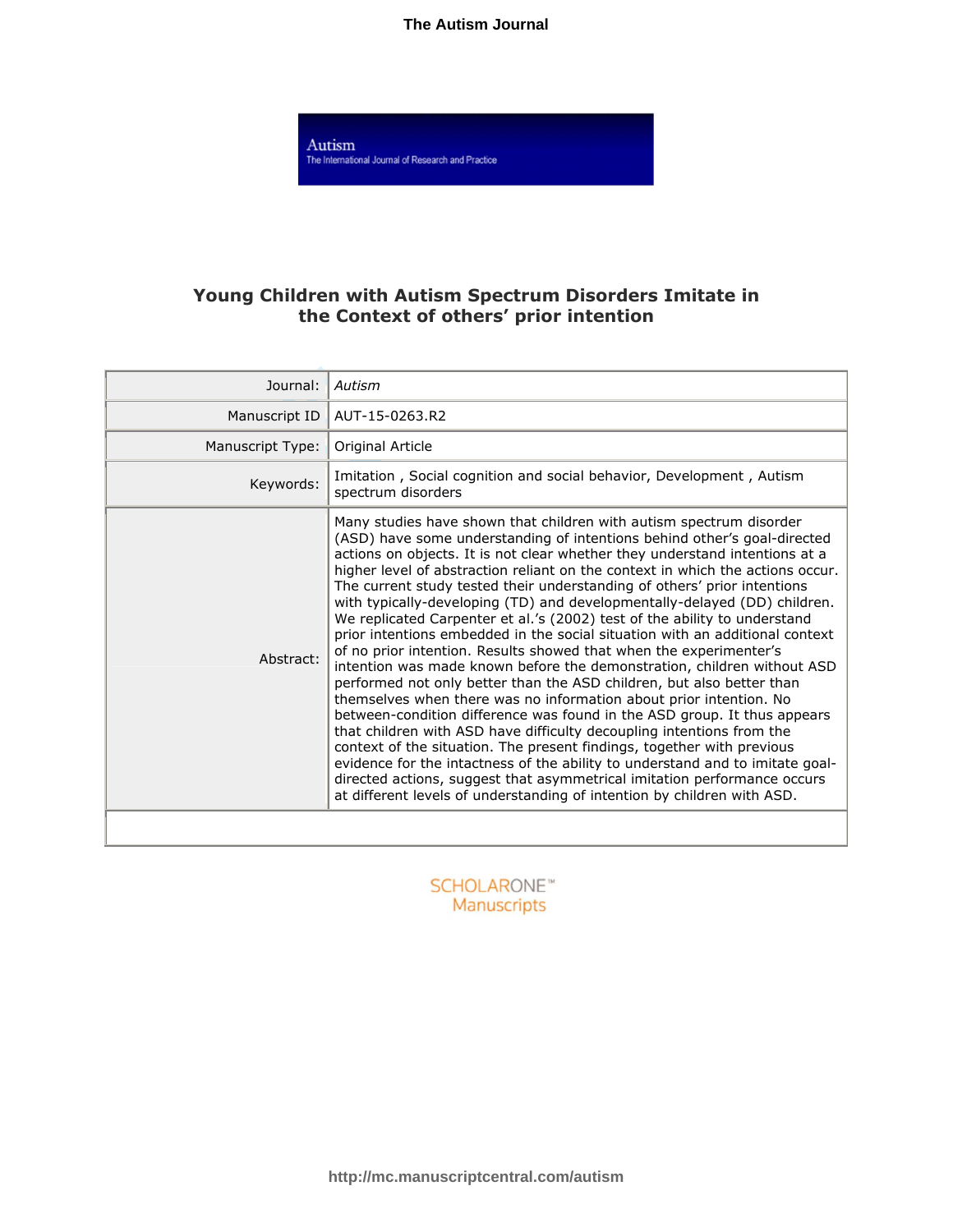$\mathbf{1}$  $\overline{2}$ 

# **Abstract**

ration with an additional context of no prior intention. R<br>n was made known before the demonstration, children<br>D children, but also better than themselves when there<br>n-condition difference was found in the ASD group. It t<br> Many studies have shown that children with autism spectrum disorder (ASD) have some understanding of intentions behind other's goal-directed actions on objects. It is not clear whether they understand intentions at a higher level of abstraction reliant on the context in which the actions occur. The current study tested their understanding of others' prior intentions with typically-developing (TD) and developmentally-delayed (DD) children. We replicated Carpenter et al.'s (2002) test of the ability to understand prior intentions embedded in the social situation with an additional context of no prior intention. Results showed that when the experimenter's intention was made known before the demonstration, children without ASD performed not only better than the ASD children, but also better than themselves when there was no information about prior intention. No between-condition difference was found in the ASD group. It thus appears that children with ASD have difficulty decoupling intentions from the context of the situation. The present findings, together with previous evidence for the intactness of the ability to understand and to imitate goal-directed actions, suggest that asymmetrical imitation performance occurs at different levels of understanding of intention by children with ASD.

## **Key words**

Autism spectrum disorder, imitation, intention, prior intention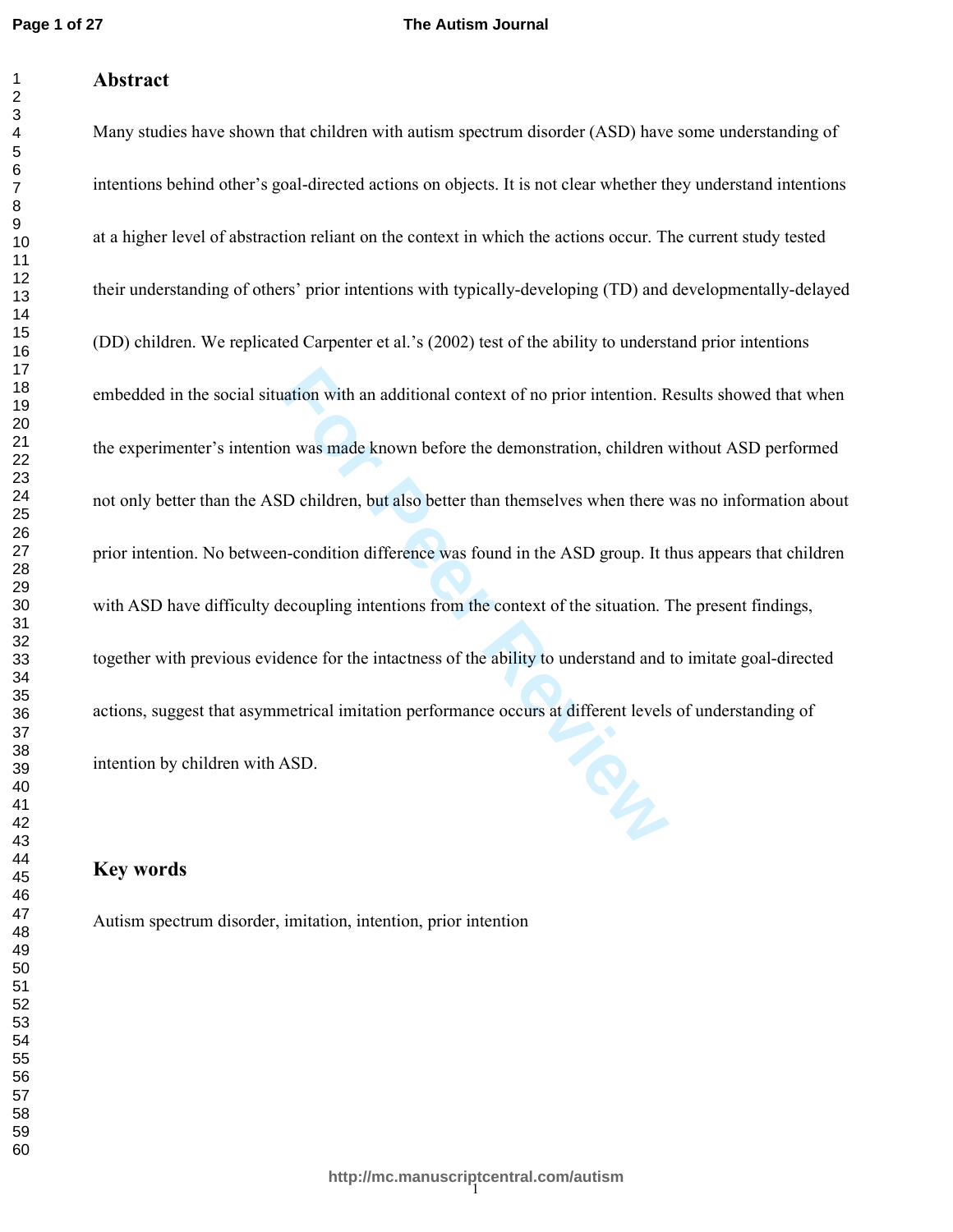# **Introduction**

Since Leo Kanner (1943) first described autism, imitation was for a long time thought to be impaired in children with autism (DeMyer et al., 1972; Rivo and Provence, 1953; Rogers et al., 1996; Smith and Bryson, 1998; Williams et al., 2004). However, more recent studies showed that imitation is not globally impaired in autism (see Hamilton, 2009; Vivanti and Hamilton, 2013, for reviews). For example, children with autism are able to imitate goal-directed actions on objects (e.g., Hamilton and Frith, 2007), but have more difficulty when copying meaningless actions (Stone et al., 1997) or unnecessary action styles with which goal-directed actions are performed (Hobson and Lee, 1999).

actions (Stone et al., 1997) or unnecessary action style<br> **Formal EVACO** and Lee, 1999).<br> **Formal EVACO** and Lee, 1999).<br> **Formal EVACO** and in the intact ability **to** imitate actions on objects? T<br> **EU** unimpaired abiliti What might be implicated in the intact ability to imitate actions on objects? There is a growing consensus that this reflects unimpaired abilities in goal understanding. A number of studies capitalizing on the behavioral reenactment procedure (Meltzoff, 1995) have been influential in generating this consensus (Aldridge et al., 2000; Berger and Ingersoll, 2014; Carpenter et al., 2001; Colombi et al., 2009; D'Entremont and Yazbek, 2007). In the behavioral reenactment procedure, infants observe an adult model apparently attempting but failing to perform a specific target action. Like typical-developing infants, young children with autism produced a similar proportion of target acts following the behavioral reenactment procedure. Because the end state of the object is not observed, this effect has been interpreted as indicating the ability to understand and infer goal-directed intentions.

However, new evidence has challenged whether infants necessarily view others' failed attempts as being about intentions. Behavioral reenactment data may be interpreted as nonimitative learning. For example, Huang et al. (2002, 2006) showed that typically-developing infants and preschoolers reproduced as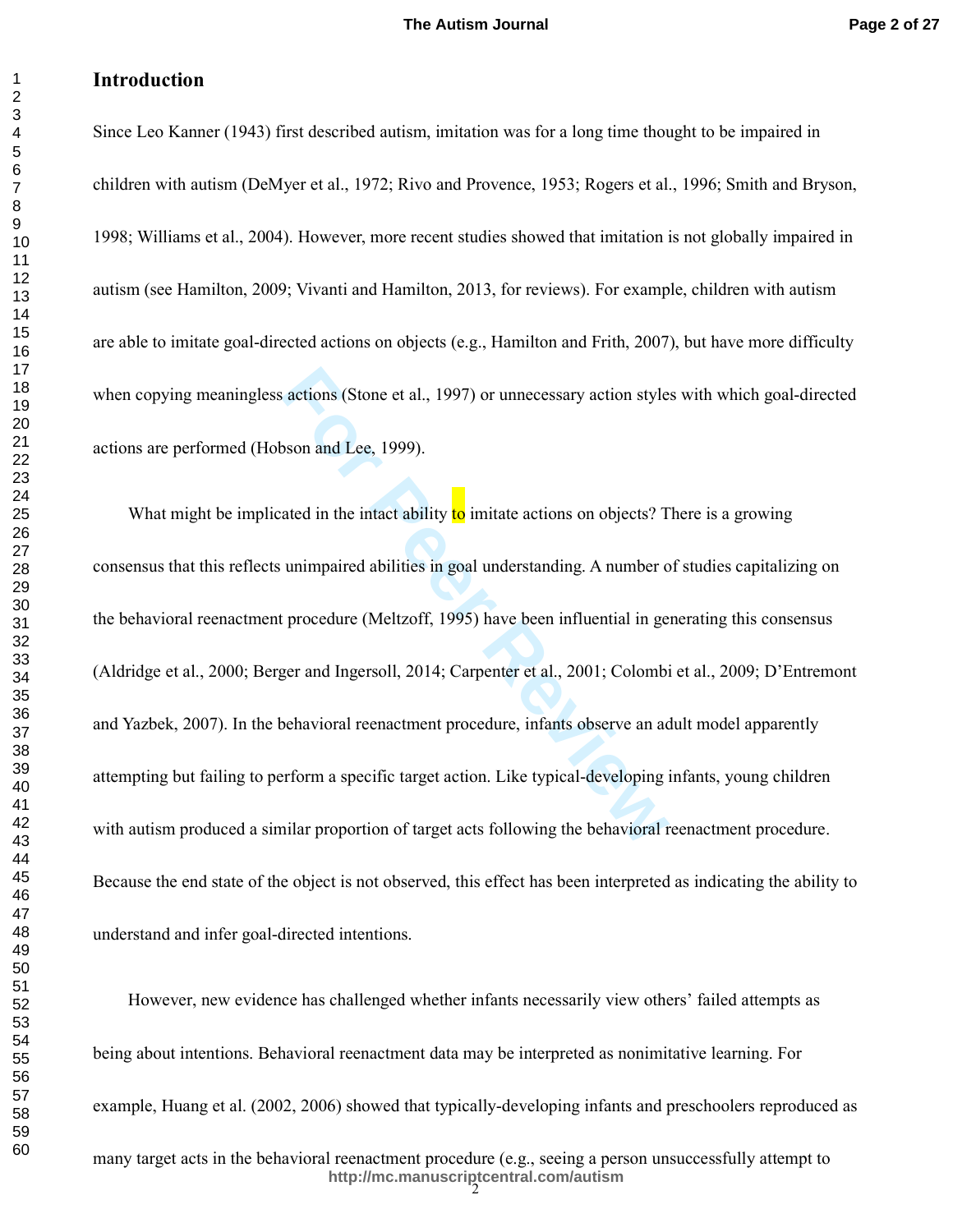#### **The Autism Journal**

oral reenactment procedure where manipulation of the transfer of mulate. Huang and Charman (2005) showed 1 and only object movements extracted from a model's unspace of move toward then drop near the hook). **Infants in thi** drape a loop over a peg) as when confronted with end results only (e.g., seeing the loop on the peg). According to Gibson (1988), children actively explore the environment with their discovery of the perceptual features specifying the properties of objects that elicit actions (i.e., affordances). Affordances provide information about what actions can be done with objects. When observing the end result, infants are exposed to the affordance characterizing the object's end configuration  $(e.g., the$  peg affords supporting). It is likely that they recreate the end state by detecting the relevant affordance. Similarly, affordance learning could operate in the behavioral reenactment procedure where manipulation of the target-relevant parts of the object highlights the affordance to emulate. Huang and Charman (2005) showed 17-month-old infants a modified video that included only object movements extracted from a model's unsuccessful attempts (e.g., seeing a self-propelled loop move toward then drop near the hook). Infants in this "ghost" condition reproduced the target act as often as infants who saw the target act fully presented by the model. This suggests that the object movement pattern displayed in the failed attempts shed light on the affordance relevant to the target act. Since infants could independently learn about the target act through affordance detection, it is open to challenge whether behavioral reenactment of intended acts depends on the model's bodily acts as clues to intentions.

3 **http://mc.manuscriptcentral.com/autism** To clarify whether children see intentions as mental states in their imitation of other people's goals, developmentalists have recently shifted the focus of research to prior experiences that inform children about a model's mental plan to perform an action before seeing the demonstration. This notion of "prior intention" according to Searle (1983), differs from the notion of "intention in action" immanent in the model's ongoing act. There is evidence that young children benefit from others' prior intentions (Carpenter et al., 2002) when imitating how to solve a causal task. First, Carpenter et al. (2002) showed 2-year-olds how to open a box by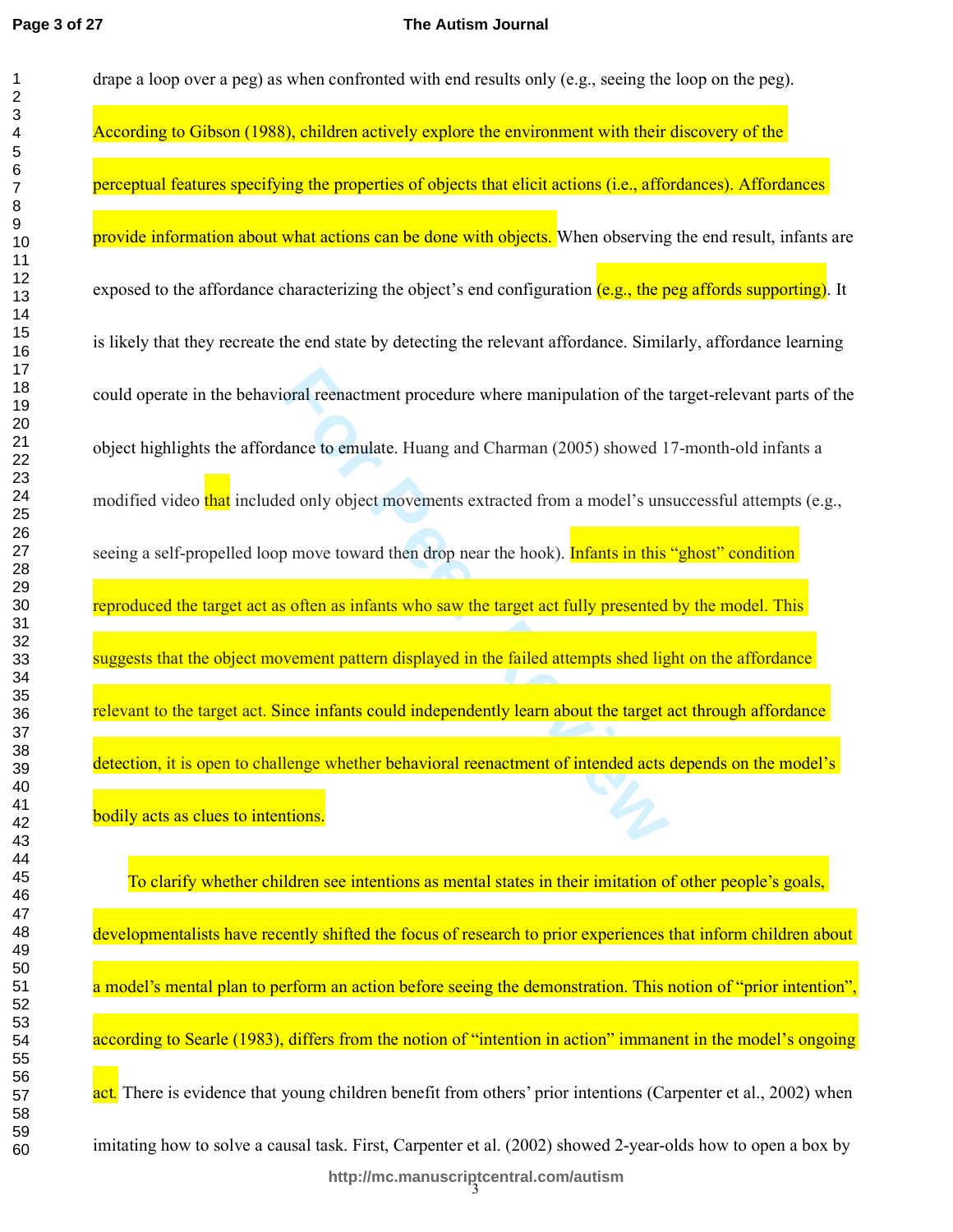For Condition of the Carpenter et al. (2002) study by prese<br>as information about prior intention and found the facil:<br>In the perceptual similarity between the predemonstration<br>applicant of the possibility that the predemon pulling out a pin and lifting a door. Before this demonstration, some children witnessed the already-opened box (Prior: End State condition); some watched the demonstrator attempt but fail to open the box (Prior: Failed Attempt condition); and some saw her open three different containers (Prior: Context condition). These three groups of children solved the task more successfully than those who watched the demonstrator manipulate the box with irrelevant actions as the prior event (No Prior: Irrelevant Action condition) or simply saw the demonstration only (No Prior: No Predemo condition). A recent study by Huang (2013) expanded the Prior: Context condition of the Carpenter et al. (2002) study by presenting the end state of a substantially different box as information about prior intention and found the facilitating effects of prior intention were not reliant on the perceptual similarity between the predemonstration and demonstration apparatuses. The author also ruled out the possibility that the predemonstration apparatus afforded an idea that boxes open. Young children continued to benefit from prior intention when the predemonstration apparatus was replaced with a functionally different task (using a stick to retrieve the reward from a trap tube).

4 **http://mc.manuscriptcentral.com/autism** In this study, we set out to replicate and extend the Prior: Context condition used by Carpenter et al. (2002) with ASD children and comparison peers of developmentally-delayed and typically-developing children. We consider this condition to be a more stringent test of young children's ability to consider intentions as mental states in the social learning of a problem-solving task, as they are required to transfer their understanding of a person's intention shown in the predemonstration to a new task that differs in appearances and the mechanism for retrieving the reward. A second extension was to modify the No Prior: Irrelevant Action condition of the Carpenter et al. (2002) study based on the context of the situation. This condition exposed children to a predemonstration consisting of unintentional object-oriented actions.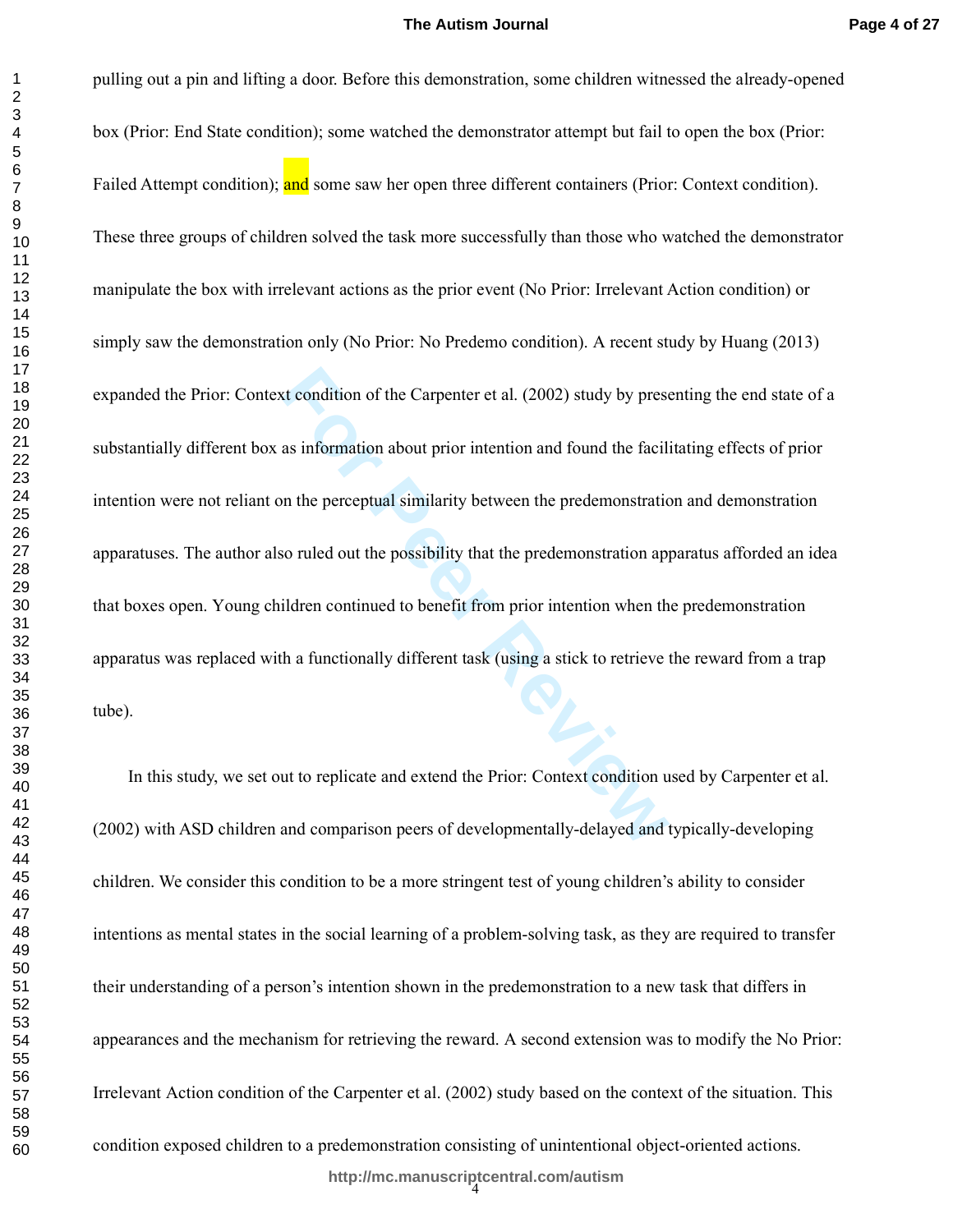$\mathbf{1}$  $\overline{2}$ 

## **The Autism Journal**

Following the experimenter's prior behavior, children in both conditions watched the actor demonstrate a two-step action to complete the goal of the target task. If the ability to imitate goal-directed actions in autism reflects some understanding of goals in relation to mental states, children with ASD should be more successful in retrieving the reward in the Prior Intention than in the No Prior Intention condition as do children without ASD. However, if children with ASD are able to understand intentions immanent in a person's behavior but have specific difficulty in understanding prior intentions as was shown in previous research using a verbal judgment method (Misailidi, 2005; Phillips et al., 1998), they should perform more poorly than children without ASD in the Prior Intention condition, with no difference between groups in the No Prior Intention condition.

## **Methods**

*Participants* 

gment method (Misailidi, 2005; Phillips et al., 1998), the<br>
ut ASD in the Prior Intention condition, with no differenties<br>
un.<br>
n.<br> **For Peer Reviews 12 and 7 children** with pervasive developmental disord<br>
ording to DSM-IV Three groups of children took part in the present study: (a) 24 children with ASD (19 male) comprising 17 children with autistic disorder and 7 children with pervasive developmental disorder not otherwise specified (PDD-NOS) diagnosed according to DSM-IV criteria (American Psychiatric Association, 2000); (b) 16 children with DD without autism (12 male) including 9 children with idiopathic developmental delay and 7 children with speech delay; and (c) 24 typically-developing children (15 male). This study was conducted under the approval of the institutional review board at the Chang Gung Hospital in Taiwan. Parents gave written consent for their children's participation after being informed about the purpose of the study. Recruitment was carried out through internet advertising, by word-of-mouth, or through referral from child psychiatric or pediatric physicians. All participants were ethnic Chinese living in northern Taiwan. Two

5 **http://mc.manuscriptcentral.com/autism** additional children with ASD were tested but not included in the final sample due to a lack of interest in the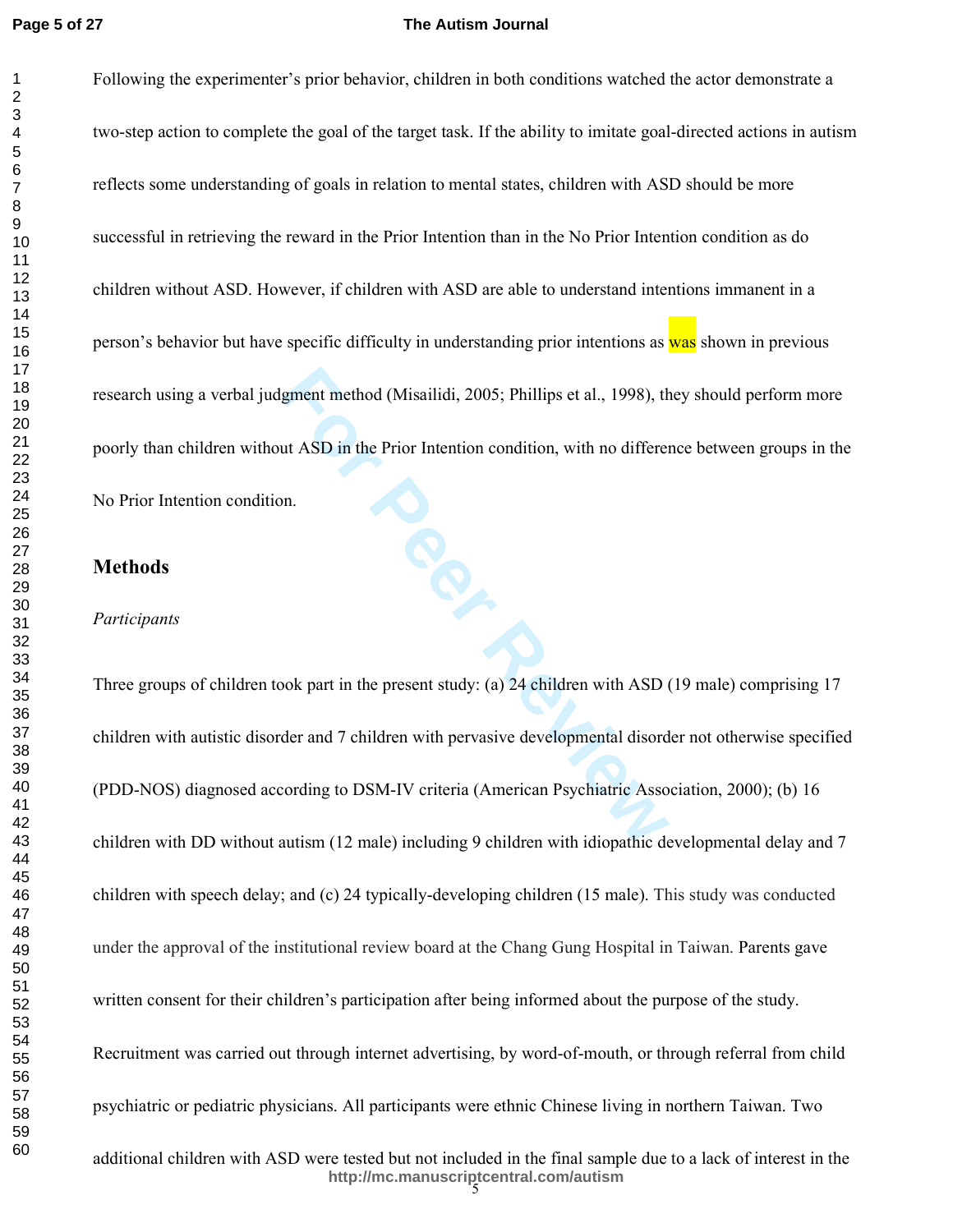task.

reganization Scales; NVMA consisted of the average of<br>d Fine Motor Scales (see Rogers et al., 2003). Table 1 s<br>ats from each group by condition. Although the CA of t<br>mg, there were no significant differences in either NVM<br> ASD diagnoses were confirmed by a research team conducting a comprehensive assessment procedure, including the Autism Diagnostic Observation Schedule (ADOS; Lord et al., 2000, 2002), Autism Diagnostic Interview-Revised (ADI-R; Lord et al., 1994) and clinical judgement. The children's verbal mental age (VMA) and non-verbal mental age (NVMA) were calculated from their scores on the Mullen Scales of Early Learning (MSEL; Mullen, 1995): VMA consisted of the average of their scores on the Language Expressive and Language Receptive Organization Scales; NVMA consisted of the average of their scores on the Visual Receptive Organization and Fine Motor Scales (see Rogers et al., 2003). Table 1 summarizes the characteristics of participants from each group by condition. Although the CA of typically-developing children was relatively young, there were no significant differences in either NVMA or VMA as a function of group and condition. All children with ASD scored above the cut-off for either Autism (12) or Autism Spectrum (8-11) from Module 1 or 2 of the ADOS based on the child's expressive language level. All children with DD scored below 7 on the ADOS. In addition, they either had a T score below 40 on any subscale from VMA or had an overall MSEL DQ score below 85. Typically-developing children were screened for ASD concerns using the Social Communication Questionnaire (SCQ; Rutter et al., 2003).

## *Materials*

Three opaque containers, each of which had a toy inside, were used to present the experimenter's goal before the demonstration in the Prior Intention condition. The first was a bucket with a lid (10 cm high and 9.5 cm in diameter) that could be opened by pressing a pedal extending from its bottom. The second was a ring-shaped receptacle (9.5 cm high and 22 cm in diameter) that could be opened by pulling the upper lid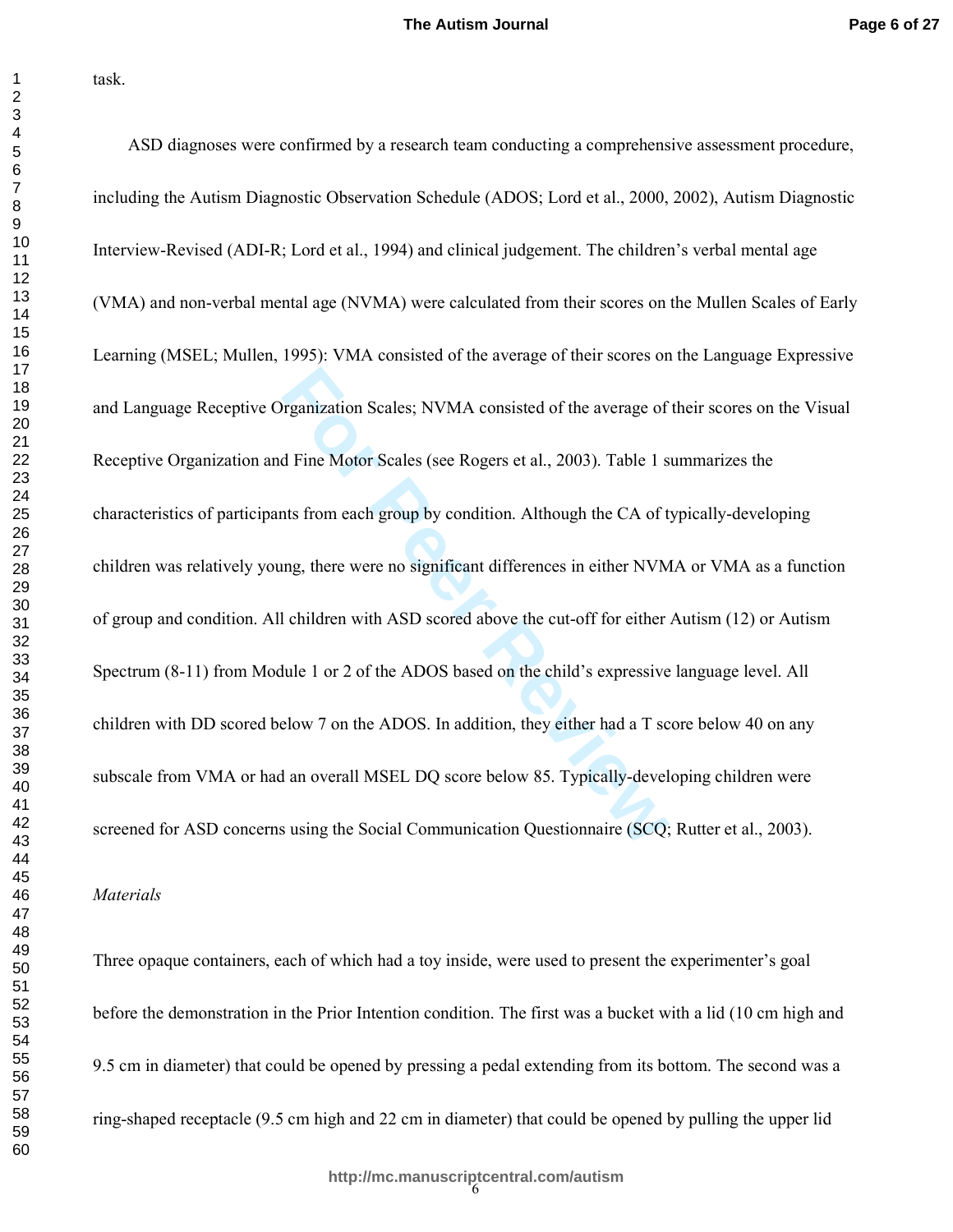$\mathbf{1}$  $\overline{2}$ 

## **The Autism Journal**

apart. The third was a meal box  $(12 \times 10 \times 5.5 \text{ cm})$  that could be opened by unlocking the side latches. Three objects, all of which had no lid, were used to present unintentional irrelevant actions before the demonstration in the No Prior Intention condition. They were: a cube storage bin  $(6 \times 6 \times 7 \text{ cm})$ , a flying disk (11 cm in diameter) and a rectangular block (16  $\times$  8  $\times$  4 cm).

Exterior door and an interior door. The exterior door counterior door counterior door could be opened by pulling out a wooden pionent procedure behind the interior door unseen by children. The processor of the interior of The apparatus (Figure 1) used in the demonstration was a replica of the birdhouse (Huang, 2013), which was adapted from the one originally developed by Carpenter et al. (2002). It measured 30 cm  $\times$  30 cm  $\times$  45 cm, consisting of an exterior door and an interior door. The exterior door could be opened by pulling up a knob at the bottom; the interior door could be opened by pulling out a wooden pin on the left side of the birdhouse. A small toy was placed behind the interior door unseen by children. The toy could be reached when both doors were open.

---Figure1 about here------------

## *Design*

Participants from each of the three groups were randomly assigned to either the Prior Intention or the No Prior Intention condition. In both conditions, all participants were allowed to watch the experimenter demonstrate how to reach the reward from the birdhouse, but they were situated within different contexts before watching this demonstration. A between-subjects design was a stronger experimental test because the children had only one chance to retrieve the reward. In a within-subjects design, anything the experimenter produced intentionally before the demonstration could be potentially informative about prior intention. Although a between-subjects design helped to eliminate carryover effects, it resulted in a reduced sample size within a condition. In order to increase the power of the analysis, the data for the DD and TD groups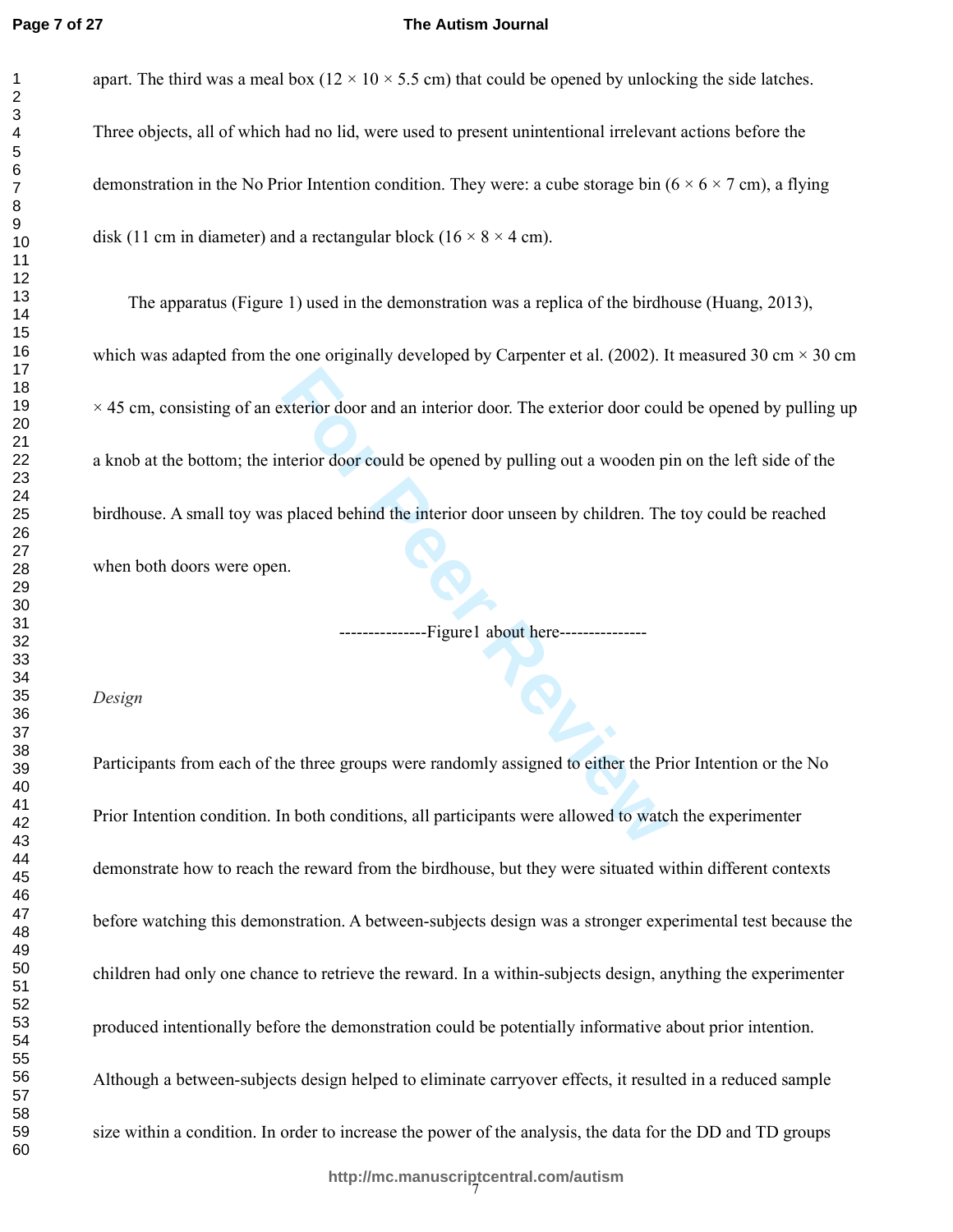were collapsed into a combined comparison group if they did not differ in the measurement of concern.

## *Procedure*

All participants were tested in a quiet room in a university laboratory or in their daycare. In order to avoid potential cues about prior intention arising from the context of the situation, the assessment measures and experimental task were completed in two separate days. The experimental session was videotaped for later scoring.

condition, children watched the experimenter interact in<br>the birdhouse. This condition was designed for children t<br>seeing how to open the birdhouse. The three containers<br>t, said "Look!" to engage the child, opened the lid, In the Prior Intention condition, children watched the experimenter interact intentionally with three containers and then with the birdhouse. This condition was designed for children to attribute a general goal to the experimenter before seeing how to open the birdhouse. The three containers were arranged in a row. She first went to the bucket, said "Look!" to engage the child, opened the lid, and ended up extracting the toy. After a brief display, she put the toy back in the bucket and closed it. She dealt with the ring-shaped receptacle and the meal box using the same procedure. After the prelude, she went on to the birdhouse and proceeded to present the demonstration. She pulled up the door knob so that the exterior door was opened. Next, she opened the interior door by pulling out the wooden pin. When the experimenter was pulling out the pin, the child could see the interior door slide aside through the opening at the front. She took out the toy, displayed it briefly, put it back in the birdhouse, and reset the apparatus unseen by the child (using a tablecloth). Finally, she invited the child to play with the birdhouse by saying, "Now, it's your turn." Children were given 30 s to explore the birdhouse, timed from when they first touched it.

In the No Prior Intention condition, by contrast, the experimenter showed children the predemonstration in an unintended manner. She manipulated three objects using actions unrelated to opening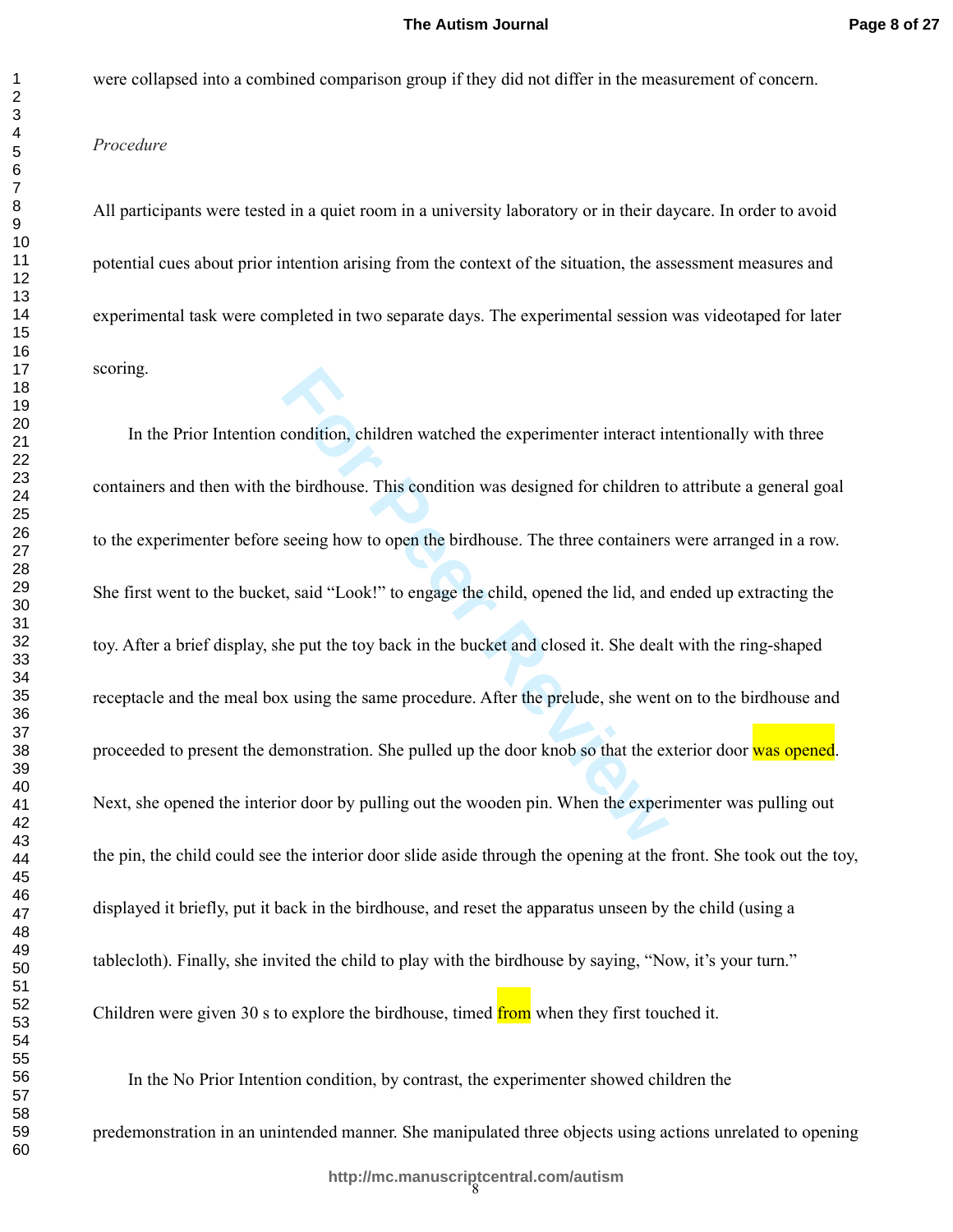## **The Autism Journal**

the birdhouse. She said "Look," raised the cube bin, rotated it 90 degrees counterclockwise, and placed it on the floor. Next, she knocked the disk three times using her index finger, then dragged the block along the floor twice. Finally, the experimenter moved onto the birdhouse, and demonstrated the task solutions to which the children in the Prior Intention condition were exposed.

## Scoring

In videotaped session. An undergraduate student bind to<br>deotapes. Both coders noted whether or not children rep<br>s period: (1) open the exterior door by pulling up the kr<br>the pin. Agreement was 100% for both pull-pin and pu The third author coded each videotaped session. An undergraduate student blind to the hypotheses of this study coded 30% of the videotapes. Both coders noted whether or not children reproduced two demonstrated components during the 30-s period: (1) open the exterior door by pulling up the knob; and (2) open the interior door by pulling out the pin. Agreement was 100% for both pull-pin and pull-knob components.

## **Results**

9 **http://mc.manuscriptcentral.com/autism** Figure 2 shows the percentages of children who successfully retrieved the reward from the birdhouse within a 30-s response period. Preliminary analyses showed that the DD and TD groups did not differ in either condition, both Fisher tests, *ns*. The data for the two groups were thus collapsed into a combined comparison group in each condition. A  $4 \times 2$  contingency chi-square test comparing the number of participants who succeeded or failed showed significant differences among children with ASD and children without ASD in the Prior Intention and No Prior Intention conditions, Fisher test,  $p = .026$ . Planned comparisons for between-group differences within each condition indicated that children without ASD (19 of 20) outperformed children with ASD (7 of 12) in the Prior Intention condition, Fisher test,  $p = .018$ , one-tailed, but they did not differ in the No Prior Intention condition, Fisher test, *ns*. That the facilitating effect of prior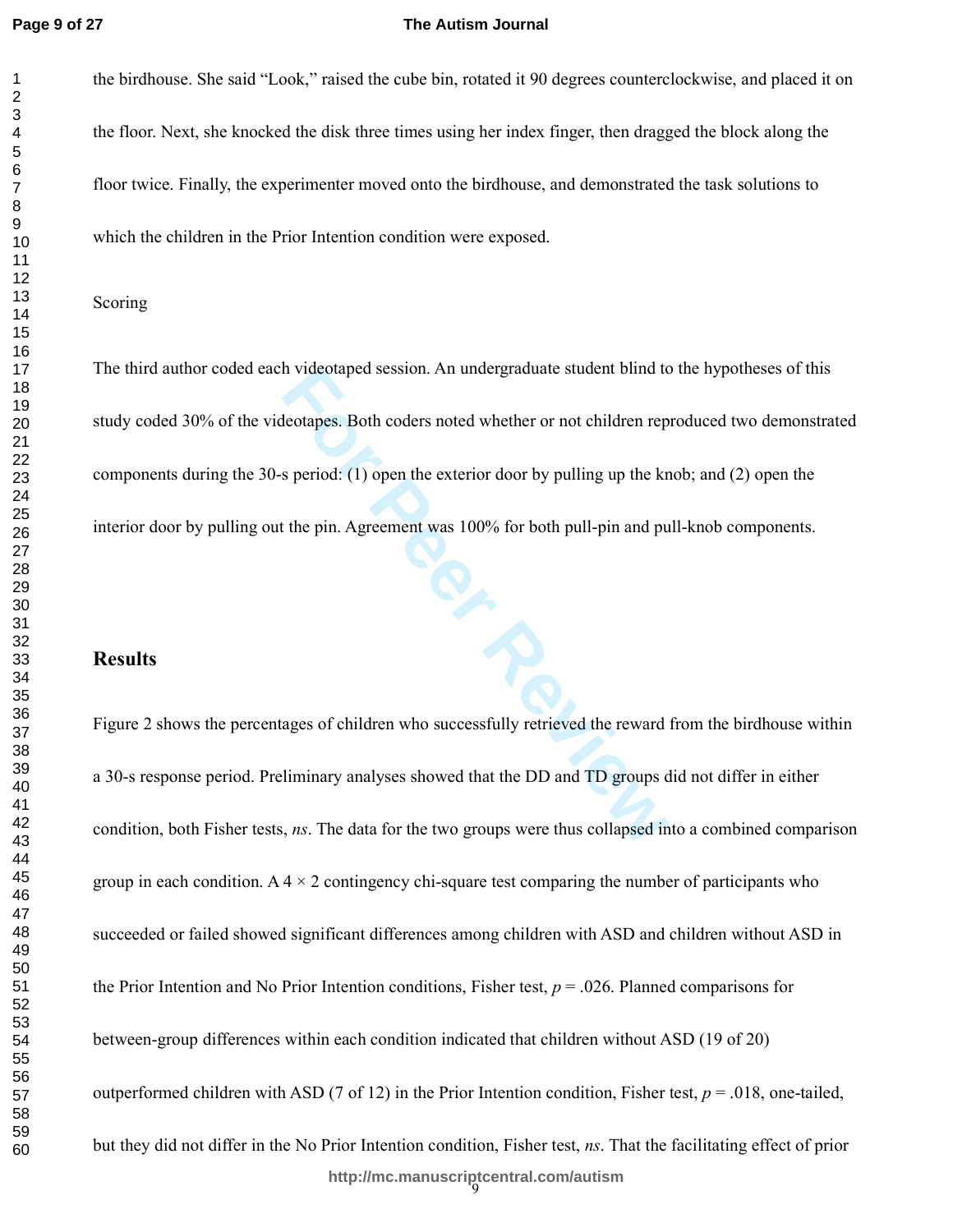intention was specific to the performance of children without ASD was confirmed by planned comparisons showing their better performance in the Prior Intention condition than in the No Prior Intention condition (13 of 20), Fisher test,  $p = 0.022$ , one-tailed, but no between-condition difference for children with ASD, Fisher test, *ns*. The mean latencies to success (and *SD*s) in the Prior Intention and No Prior Intention conditions were respectively as follows: ASD, 13.42 s (3.69) and 14.58 s (6.06); TD and DD combined, 14.58 s (5.72) and 13.61 s (6.28). A Kruskal-Wallis test of the mean latencies yielded no differences as a function of group and condition,  $\chi^2(3, N=46) < 1$ .

--------------------Figure 2 about here--------------------

**For Peer Review** We next examined whether success resulted from reproducing a particular kind of solution component. Figure 3 presents the percentages of children who reproduced the pull-pin or pull-knob component. Preliminary analyses showed that the DD and TD groups reproduced either of the two components at similar rates in each condition, all Fisher tests, *ns*. We thus collapsed the data for the two groups, respectively, in each condition. There were no significant differences in the rate of reproductions with pull-pin among children with ASD and children without ASD in the Prior Intention and No Prior Intention conditions, Fisher test, *ns*. Although children with ASD appeared to have a relatively low rate of reproductions with pull-knob in the Prior Intention condition, differences fell just below significance, Fisher test,  $p = .074$ .

---------------------Figure 3 about here---------------------

It should be noted that, when children first pulled the exterior door open, they could open the interior door either by imitation (pulling the pin) or by emulation (sliding aside the door by using their fingers).

Twenty-two of the 32 successful children from the combined comparison group and 10 (of 14) from the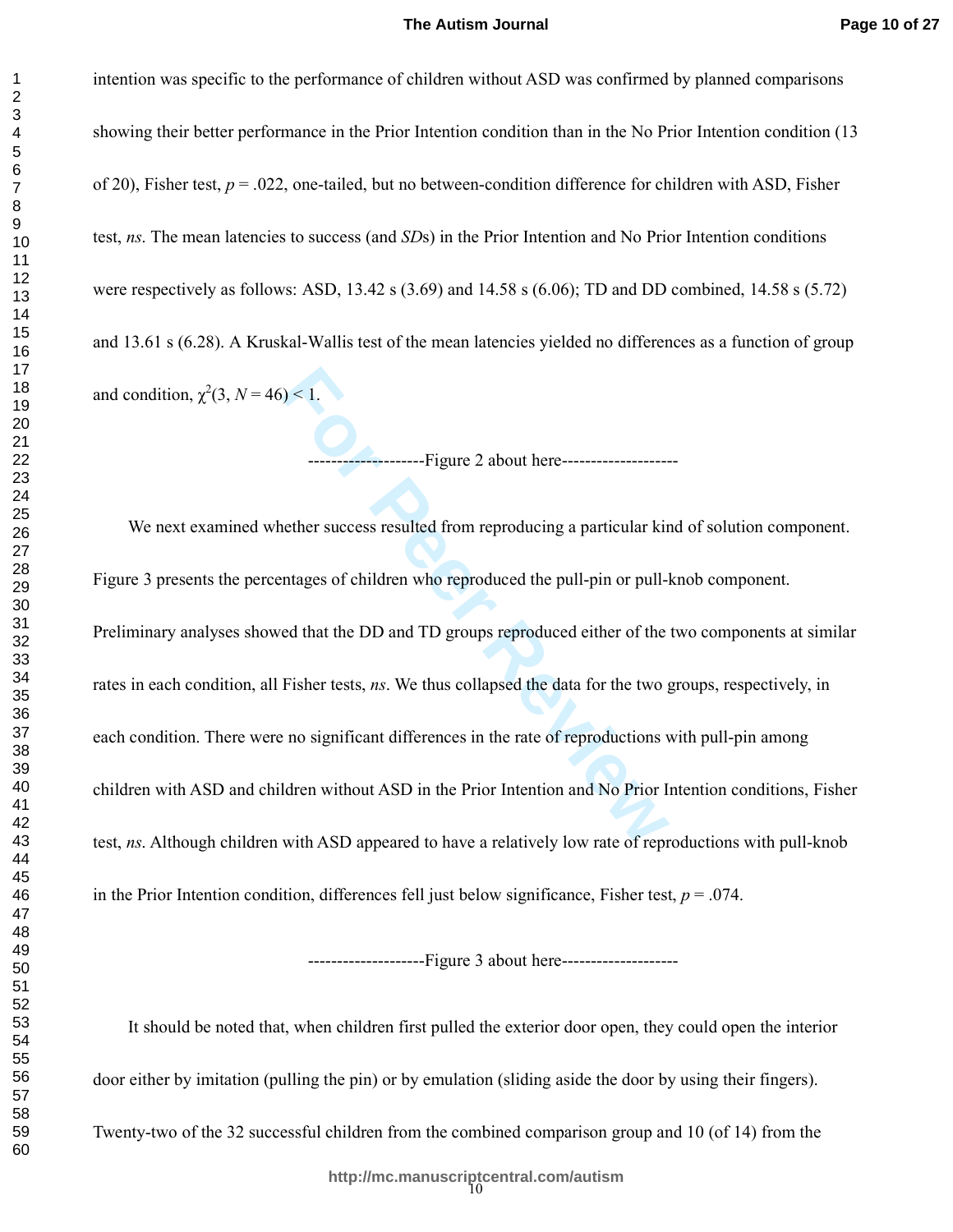$\mathbf{1}$  $\overline{2}$ 

## **The Autism Journal**

ASD group began with the exterior door. Figure 4 presents the numbers of these children who, after opening the exterior door, used an imitation or emulation strategy to open the interior door. Although relatively few children with ASD succeeded in the task, they all used the emulation strategy in the No Prior Intention condition. To explore any potential effects of the group, we combined the data across conditions to compensate for the modest sample size. Overall, children from the ASD group (8 of 10) were more likely to use fingers to slide the interior door than children from the combined comparison group door (5 of 22),

Fisher test,  $p = .005$ .

**For Peer Review** --------------------Figure 4 about here--------------------

## **Discussion**

Previous research has shown that a model's prior intention facilitates 2-year-olds' observational learning of a causal task (Carpenter et al., 2002). In this study we investigated whether children with autism can make sense of others' prior intentions by replicating Carpenter et al.'s (2002) Prior: Context condition with typically developing and developmentally delayed children. The results found that when given a chance to know the experimenter's intention before the demonstration, the comparison children not only performed better than the ASD group, but also outperformed themselves when the prelude consisted of meaningless irrelevant actions. By contrast, the ASD group exhibited similar performance on the task across conditions. Here we explore some possible explanations for this result.

11 **http://mc.manuscriptcentral.com/autism** First, we can rule out either verbal or non-verbal MA as explanations, given that the groups were matched on these variables. It should be noted that the DD group was actually superior on the Fine Motor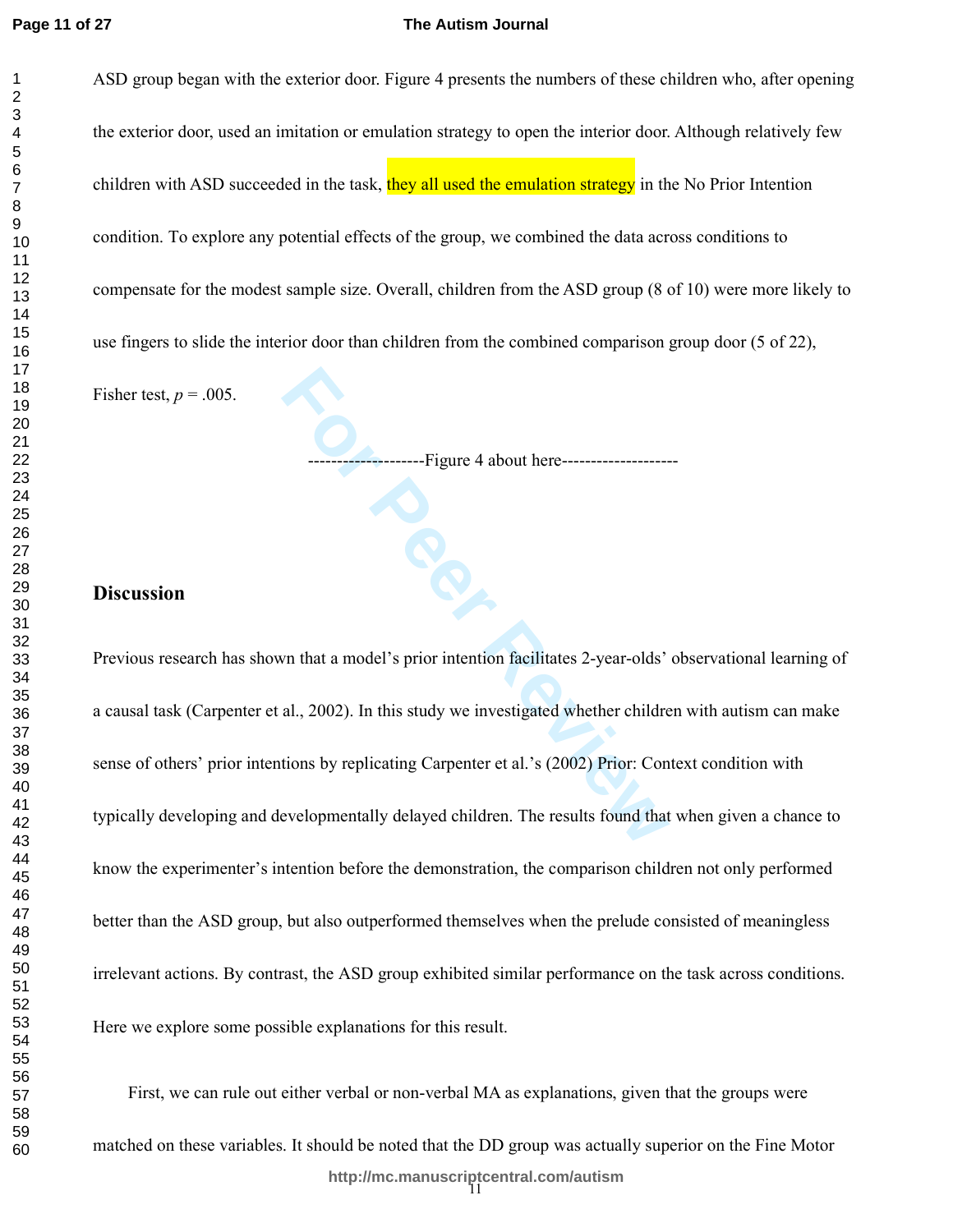on differed greatly from those involved in the target denthe mechanics of the main task or relevant motor pattern<br>the mechanics of the main task or relevant motor pattern<br>ith ASD actually displayed some evidence of emulati subscale of the MSEL to the TD group, but not to the ASD group. Given that the two comparison groups showed similar levels of success, if difference in fine motor skills serves as a general explanation, they should have performed better than the ASD group across conditions and not just in the Prior Intention condition. Similarly, there were no group differences in reproduction of each solution component, and memory problems alone cannot account for the poorer performance of the ASD group. The difference is also unlikely to be due to affordance learning, because the appearances of the containers and the actions used to present the predemonstration differed greatly from those involved in the target demonstration. This did not permit children to explore the mechanics of the main task or relevant motor patterns before the demonstration. Children with ASD actually displayed some evidence of emulation. Instead of imitating pull-pin, they were overall more likely than the comparison children to move the interior door with fingers, suggesting a susceptibility to the affordances of the task. Nonetheless, they did not benefit from the use of an emulation strategy despite it being even stronger in the No Prior Intention condition.

Could overimitation account for the current results? In overimitation, children faithfully copy causally irrelevant actions in goal-directed action sequences (e.g., Horner and Whiten, 2005; Lyons et al., 2007), indicating a social affiliation with another person (Marsh et al., 2014; Nielsen and Blank, 2011; Over and Carpenter, 2012). Given that children with autism do not overimitate (Marsh et al., 2013), it may be that children without ASD tested here were overimitating without understanding of the model's prior intention. We deem this explanation unlikely, because the demonstration of opening the box did not include any unnecessary components. Overimitation could not be adequately addressed in the current study. In addition, there is already some evidence showing that when a style component was added to the demonstration, children who knew the model's prior intention were more likely to skip the unnecessary style than those who

12 **http://mc.manuscriptcentral.com/autism**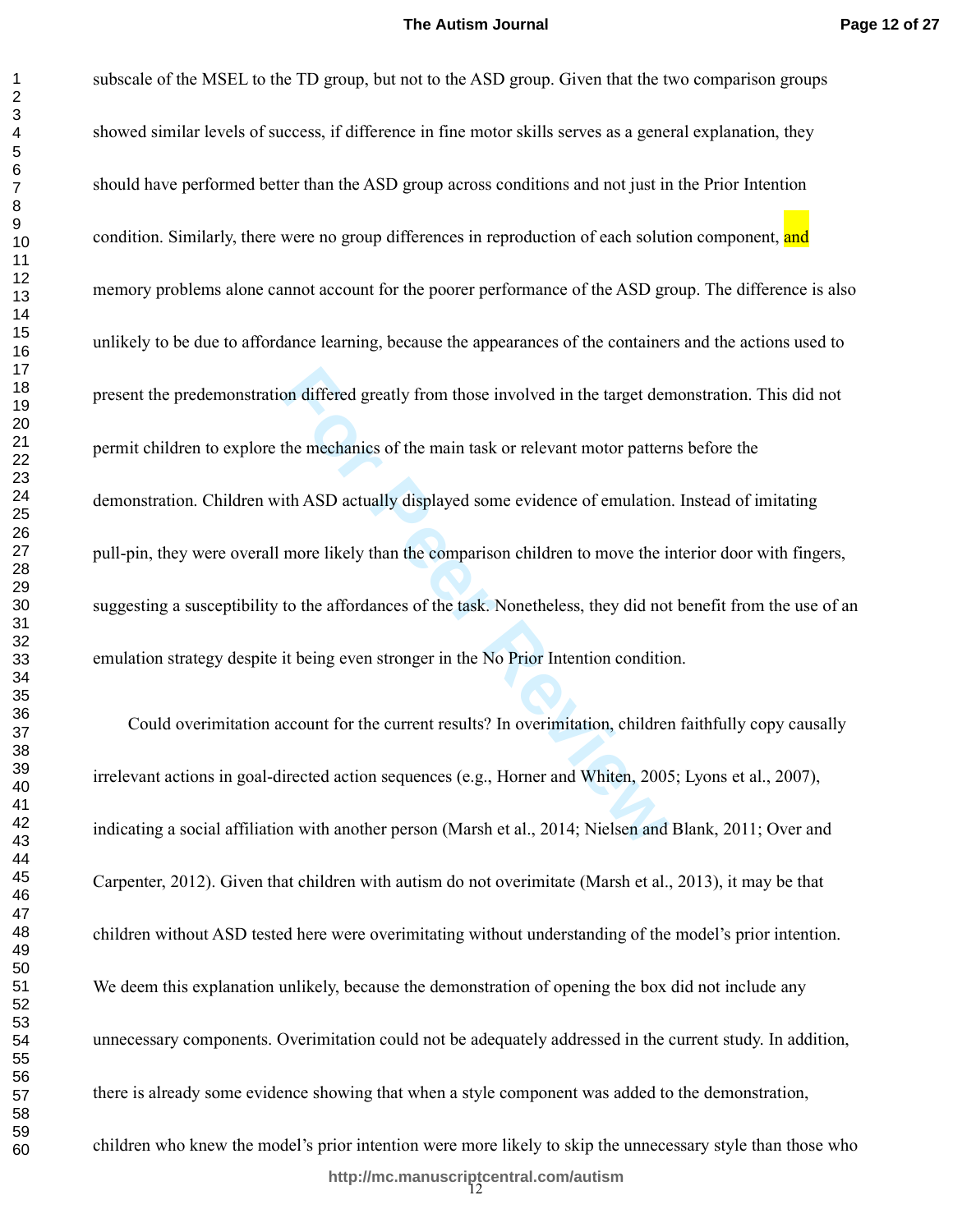## **The Autism Journal**

did not (Carpenter et al., 2002). Similarly, when children knew the goal of action sequences before the demonstration, they were more likely to exhibit a reduction in overimitation (Williamson and Markman, 2006). If the superior performance by children without ASD in the Prior Intention condition was due to overimitation, they should have also performed equally well in the No Prior Intention condition.

wes the idea that boxes open. In other words, although the affordances involved in opening the birdhouse, it ance allows them to generalize their learning about out task materials. Contrary to this, there is now evidence t It might be argued that the good performance of the comparison group in the Prior Intention condition did not require the understanding of the experimenter's prior intention—that seeing the containers open might simply lend themselves the idea that boxes open. In other words, although the predemonstration did not familiarize children with the affordances involved in opening the birdhouse, it is possible that being aware of the general affordance allows them to generalize their learning about outcomes (rather than intentions) across different task materials. Contrary to this, there is now evidence that children continue to benefit from prior intention even if the predemonstration apparatus is not box-shaped and the method of accessing the reward is not based on opening systems (Huang, 2013). This finding leads us to believe that children without ASD were not merely guided by the physical outcomes of the predemonstration but were engaged in interpreting the experimenter's previous actions with the containers as her general goal within the context.

However, it is less clear why children with ASD performed less well in the Prior Intention condition. One possibility immediately suggesting itself is that they have difficulty in understanding the concept of prior intention as mental entities. Consistent with this explanation, previous research has reported similar deficits for older children with ASD patients when they need to answer explicit verbal questions (Misailidi, 2005; Phillips et al., 1998). It should, however, be noted that, given the well-documented problems in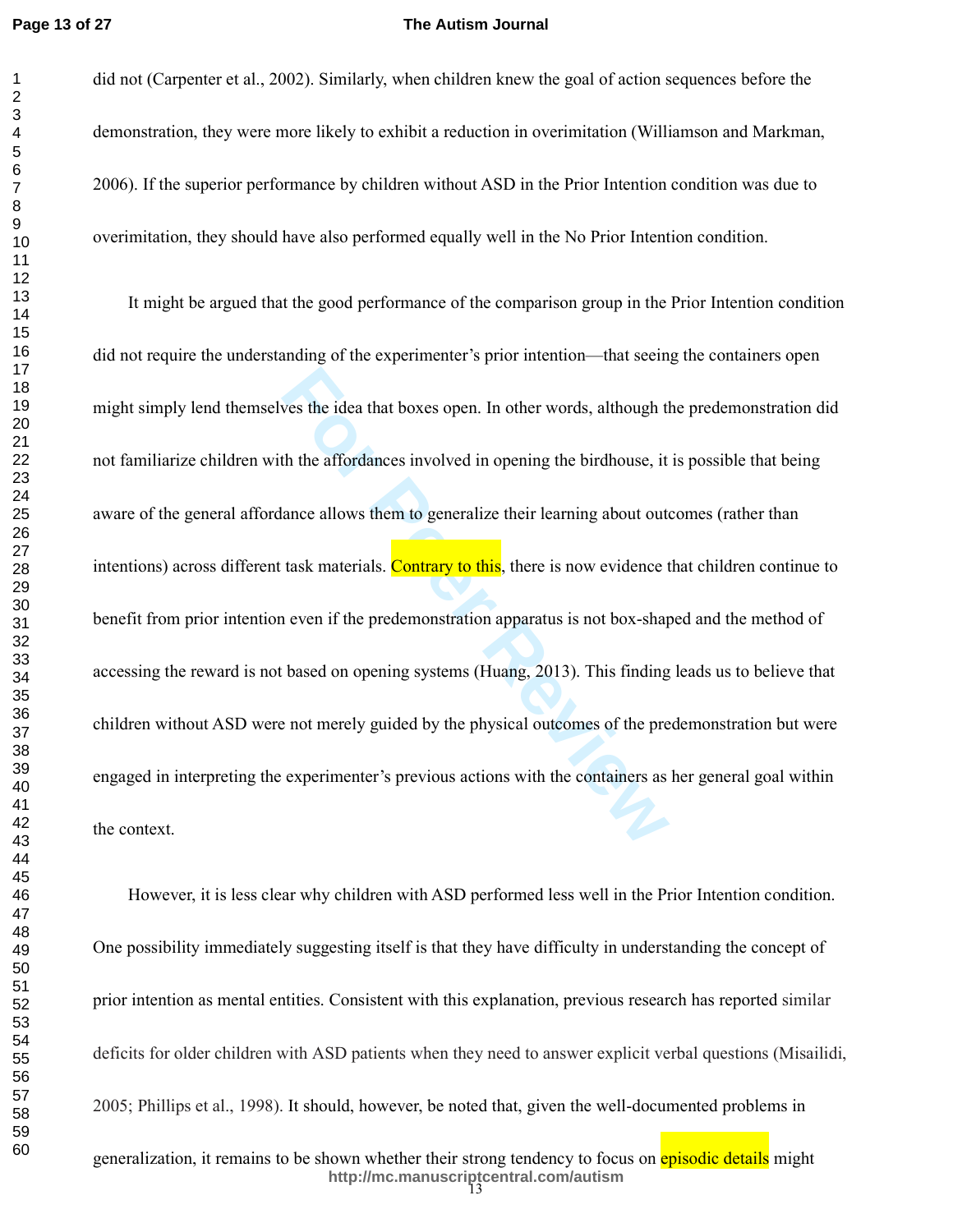## **The Autism Journal**

 $\mathbf{1}$ 

detract from generalizing between the predemonstration and the main task. That is, children with ASD did not benefit from the model's prior intention, perhaps because they had difficulty generalizing the model's goal across various containers and perceptually distinct actions. The natural pedagogy theory proposed by Csibra and Gergely (2009) lends support to this idea. The claim is that ostensive social cues (such as gaze, pointing gesture, infant-directed speech, etc.) lead children to generalize specific actions and interpret the information as generalizable and kind-relevant. Since children with ASD have difficulties with social processing (e.g., Dawson et al., 2004; Dalton et al., 2005; Tager-Flusberg, 2010), they may find it more difficult to see relationships between contexts and abstract something generalizable such as prior intention.

t al., 2004; Dalton et al., 2005; Tager-Flusberg, 2010), to sbetween contexts and abstract something generalizable<br>Frextend the facilitating effect of prior intention on imital<br>Rather, it is notable that imitation does not We do not wish to overextend the facilitating effect of prior intention on imitation to an explicit representation of intention. Rather, it is notable that imitation does not require making explicit conceptual and linguistic knowledge that might be already represented but less accessible, and thus provides an implicit nonverbal test that can be used to pose such questions in young children. However, there appears to be a gap between explicit and implicit understanding of others' intentions. Whereas the current study and others (Carpenter et al., 2002; Huang, 2013) suggest that understanding of prior intentions might be present in 2-3-year-olds in social-learning situations, children cannot answer explicit verbal questions about prior intentions until 5-6 years of age (Astington, 1991). Similarly, while there is evidence that 14-18-month-old infants preferentially imitate intentional over accidental actions (Carpenter et al., 1998), 4-year-olds have difficulty judging intentions when actions **produce** unintended (by accident) but desirable outcomes (Liao et al., 2011). Therefore, we must be cautious about extending the superior performance by children without ASD in the Prior Intention condition to a full-fledged concept of intention.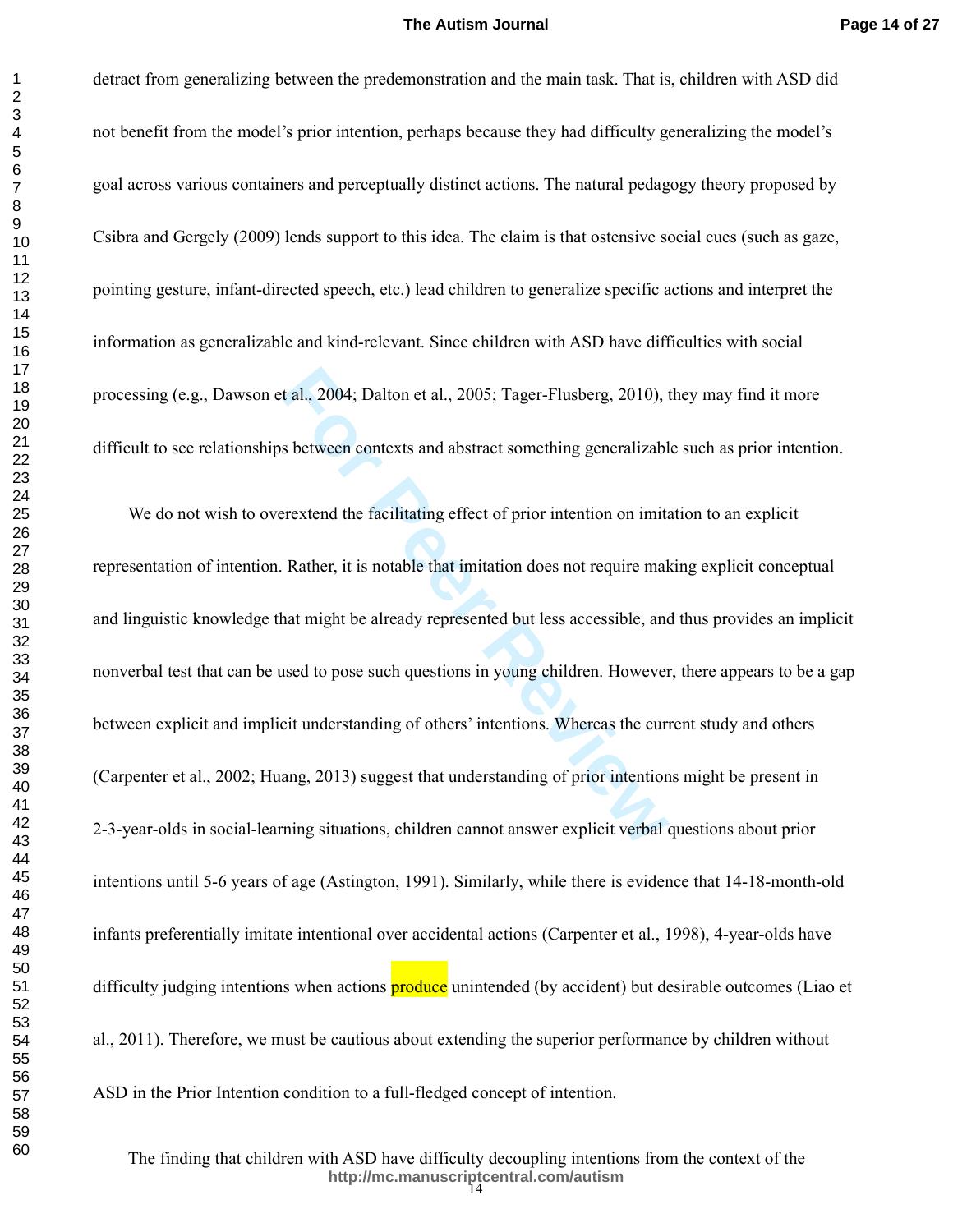### **The Autism Journal**

situation does not **necessarily** conflict with the substantial literature on their ability to understand

Expediantly, 2002, 2006), whereas prior intention requires the the context (rather than the goal or outcome of the actic e behavioral reenactment data may well be characterize ing of objects, learning about affordances, fo object-oriented goal-directed intentions (e.g., Aldridge et al., 2000; Berger and Ingersoll, 2014; Carpenter et al., 2001). We interpret these findings as their asymmetrical understanding of 'intention in action' and 'prior intention' (Searle, 1983). It is plausible that, for example, autistic children are capable of comprehending intentions behind the model's actions in the behavioral reenactment task, because during observation of the failed attempts, they also watch the object movements that evoke the object affordances to emulate (Huang and Charman, 2005; Huang et al., 2002, 2006), whereas prior intention requires them to consider the model's goal in relation to the context (rather than the goal or outcome of the action per se). Although there is a debate over whether the behavioral reenactment data may well be characterized better as a non-intentional understanding of objects, learning about affordances, for our part, does not always divert from the use of intentions to guide imitation. Some recent evidence indicates that the clarity of the affordances of a task can guide infants to attribute goals to the model's bodily changes and allow them to emulate the objects' end results (Huang, 2012). In the Prior Intention condition of the present study where object affordances are not counted as assets, children with autism do not benefit from contextual information. We interpret this as showing that they do not look beyond the action itself and see it as something that sheds light on one's general purpose in the context of the situation. In support of this, a recent study (Somogyi et al., 2013) has found that children with ASD do have difficulties in identifying the same action embedded in different contexts as associated with different intentions. Unlike their typically-developing peers, who copy the novel head-touching action after seeing the model deliberately perform it (by placing her free hands visibly on the table) rather than after seeing her have to use the head because of some constraints (hands occupied with a blanket), children with ASD reproduced this unconventional action with relatively high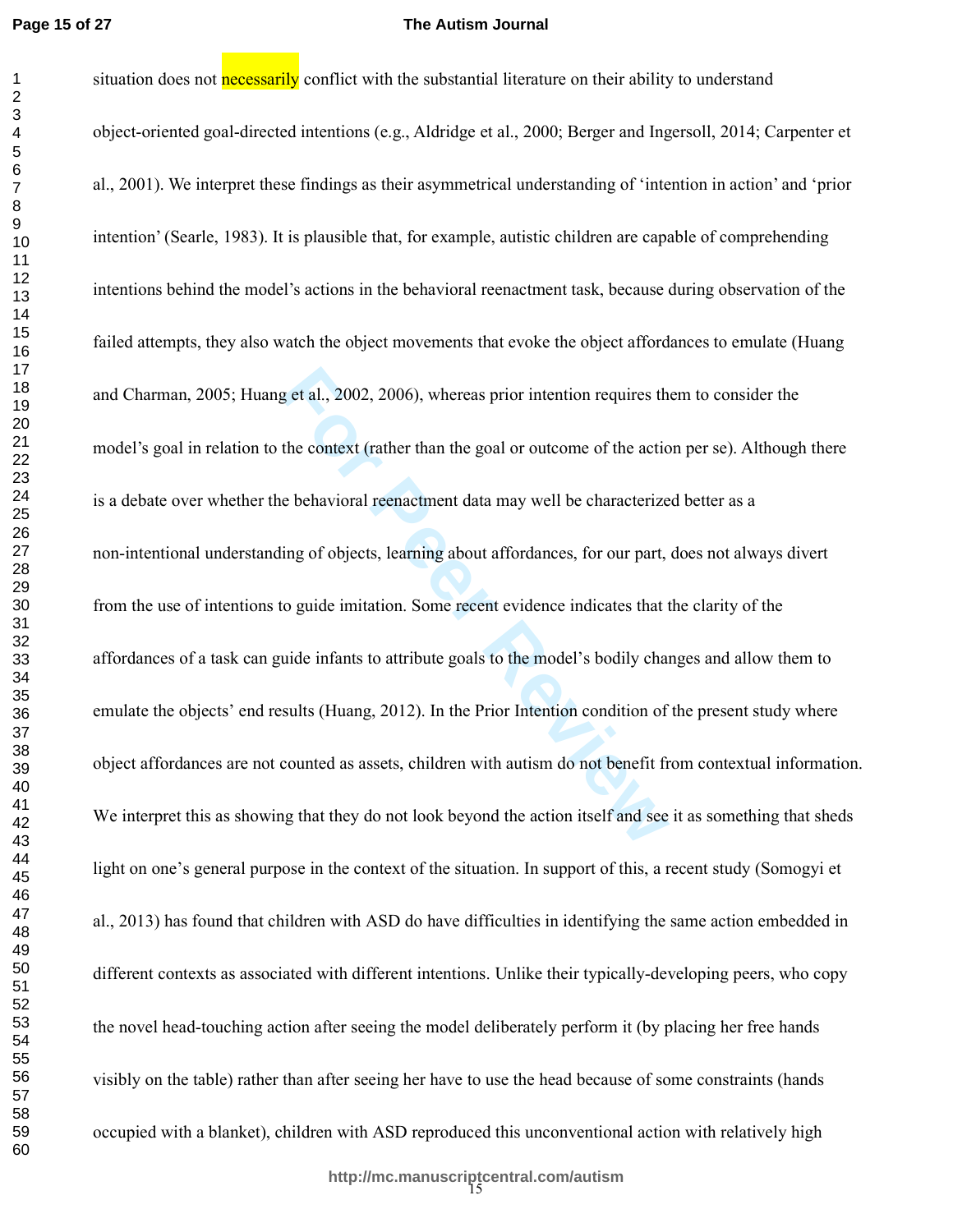frequency in both contexts. This suggests that they did not consider the hands-free context as signaling to them that the model intended and expected them to act in such a manner.

The current results provide some insight into a recent model that views the failure to imitate in autism as deficits in top-down selection and control processes (Southgate and Hamilton, 2008). Their claim is that imitation requires not only an understanding of goals based on visual analyses of the observed actions, but also the use of social and communicative cues to decide when and what to imitate. In other words, the notion of goal immanent in imitation implements a motivation to reproduce and share the same goal of the communicative partner. The findings reported here suggest that the failure to benefit from prior intention reflects not only their insensitivity to these cues but also a lack of motivation to know what one wants to do in the future.

ion implements a motivation to reproduce and share the<br> **Examplements** a motivation to reproduce and share the<br> **For Perroduce Start Example 1** and the failure to bene<br> **For Perroduce Start Example 1**<br> **For Perroduce Start** In conclusion, the present study suggests the need for caution in interpreting the ability to understand others' intentions in autism. Our design does not allow us to tease apart whether their failure to benefit the model's prior intention is due to a lack of attention to social-communicative cues or impaired intention mentalizing at a higher level of abstraction. This should be an agenda for future research. One avenue for future work will be to see what factors are crucial in facilitating or hindering the transfer of a person's goal learned in one context to another context. Indeed, if atypical patterns of imitation are related to a reduced sensitivity to social-communicative cues, should an increased sensitivity not go into reverse and enhance imitation? It is also helpful to clarify the extent to which imitative proclivity in autism is susceptible to a variety of social cues recently discussed in the literature on social learning (Koenig and Sabbagh, 2013). The value of prior experience is to provide a promising paradigm for parsing different levels of intention reading in social learning contexts.

16 **http://mc.manuscriptcentral.com/autism**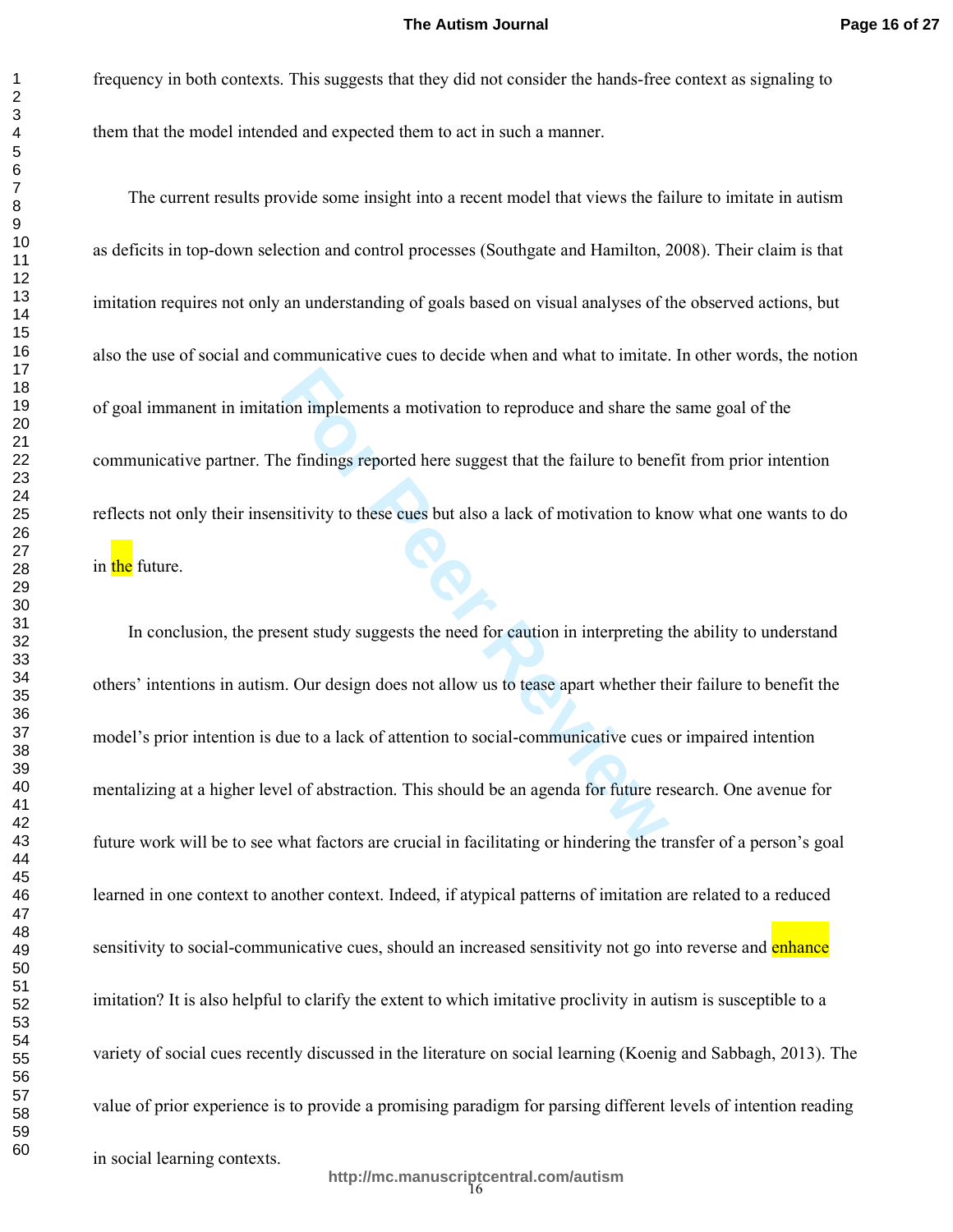# **References**

Aldridge MA, Stone KR, Sweeney MH, et al. (2000) Preverbal children with autism understand the intentions of others. *Developmental Science* 3: 294-301.

Astington JW (1991) Intention in the child's theory of mind. In: Frye D and Moore C (eds.) *Children's* 

*theory of mind: Mental states and social understanding* . Hillsdale, NJ: Erlbaum, pp. 157-172.

Berger NI and Ingersoll B (2014) A further investigation of goal-directed intention understanding in young

children with autism spectrum disorders. *Journal of Autism and Developmental Disorders* 44:

3204-3214.

- Carpenter M, Akhtar N and Tomasello M (1998). Fourteen-through-18-month-old infants differentially imitate intentional and accidental actions. *Infant Behavior and Development* 21: 315–330.
- Carpenter M, Call J and Tomasello M (2002) Understanding 'prior intentions' enables 2-year-olds to imitatively learn a complex task. *Child Development* 73: 1431-1441.
- Francello M (1998). Fourteen-through-18-month-old<br> **Formasello M (1998).** Fourteen-through-18-month-old<br> **Formasello M (2002)** Understanding 'prior intentions' enal<br>
mplex task. *Child Development* 73: 1431-1441.<br> **Formal** Carpenter M, Pennington BF and Rogers SJ (2001) Understanding of others' intentions in children with autism and children with developmental delays. *Journal of Autism and Developmental Disorders* 31: 589-599.
- Colombi C, Liebal K, Tomasello M, et al. (2009). Examining correlates of cooperation in autism: Imitation, joint attention, and understanding intentions. *Autism* 13: 143-163.

Csibra G and Gergely G (2009) Natural pedagogy. *Trends in Cognitive Sciences* 13: 148-153.

Dalton KM, Nacewicz BM, Johnstone T, et al. (2005) Gaze-fixation and the neural circuity of face

processing in autism. *Nature Neuroscience* 8:519-526.

Dawson G, Toth K, Abbott R, et al. (2004) Early social attention impairments in autism: Social orienting,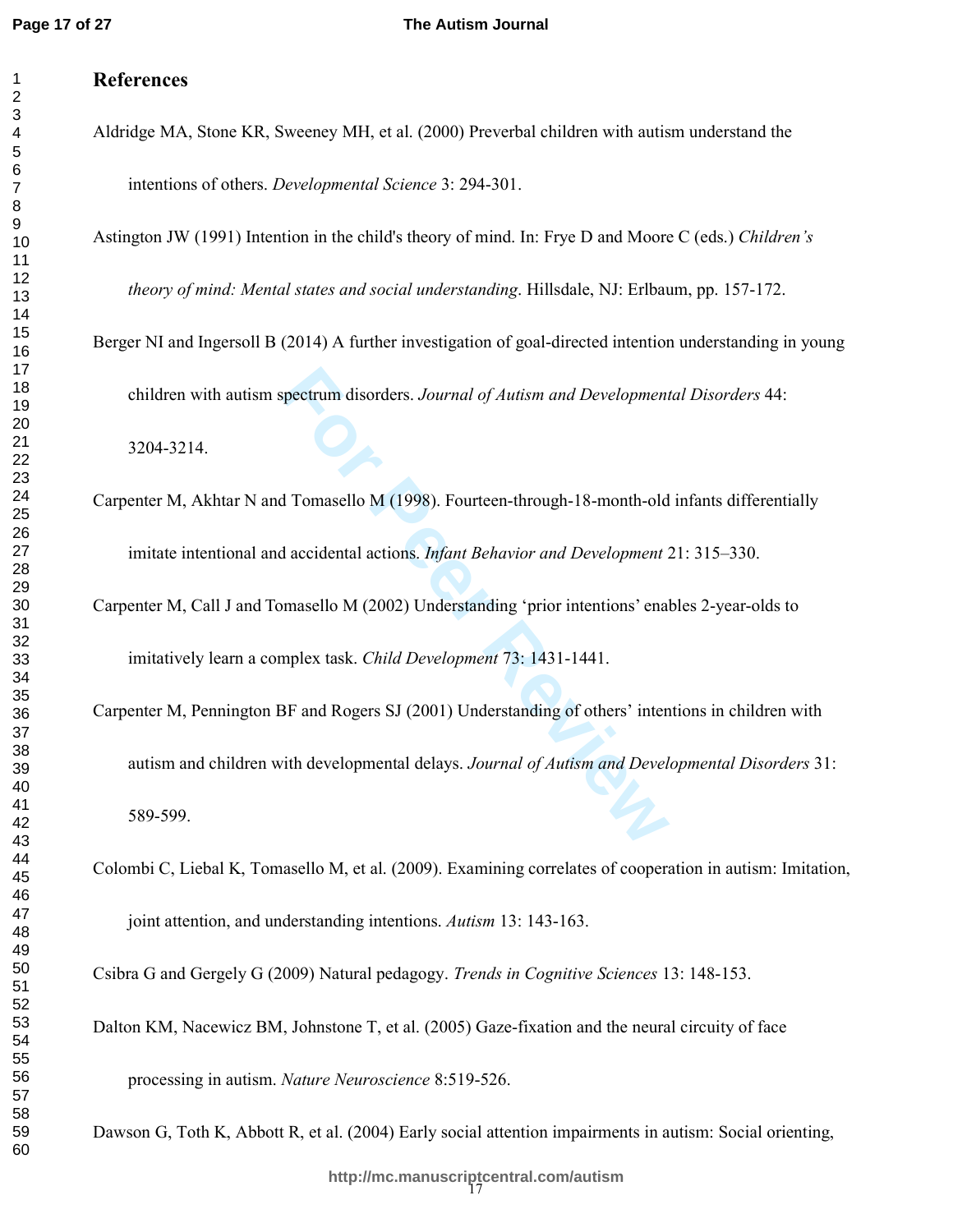joint attention, and attention to distress. *Developmental Psychology* 40: 271-283.

DeMeyer MK, Alpern GD, Barton S, et al. (1972) Imitation in autistic, early schizophrenic, and

non-psychotic subnormal children. *Journal of Autism and Childhood Schizophrenia* 2: 264-287.

D'Entremont B and Yazbek A (2007) Imitation of intentional and accidental actions by children with autism.

*Journal of Autism and Developmental Disorders* 37: 1665-1678.

Gibson EJ (1988) Exploratory behavior in the development of perceiving, acting, and the acquiring of knowledge. *Annual Review of Psychology* 39:1–41.

Hamilton AF (2009) Research review: Goals, intentions and mental states: challenges for theories of autism. *Journal of Child Psychology and Psychiatry* 50: 881-892.

**Example 10 For Psychology 39:1–41.**<br>
Figure 10 For Psychology 39:1–41.<br>
Figure Review: Goals, intentions and mental states: challen<br>
hology and Psychiatry 50: 881-892.<br>
1 and Frith U (2007) Imitation and action understand Hamilton AF, Brindley RM and Frith U (2007) Imitation and action understanding in autistic spectrum disorders: How valid is the hypothesis of a deficit in the mirror neuron system? *Neuropsychologia* 45: 1859-868.

Hobson RP and Lee A (1999) Imitation and identification in autism. *Journal of Child Psychology and Psychiatry* 40: 649-659.

Horner V and Whiten A (2005) Causal knowledge and imitation/emulation switching in chimpanzees (*Pan troglodytes*) and children (*Homo sapiens*). *Animal Cognition* 8: 164-181.

Huang CT (2012) Outcome-Based observational learning in human infants. *Journal of Comparative* 

*Psychology*, 126: 139-149.

Huang CT (2013) Contexts of a person's prior intentions facilitate observational learning in 2.5-year-old

children. *Cognitive Development* 28: 374-385.

Huang CT and Charman T (2005) Gradations of emulation learning in infants' imitation of actions on

 $\mathbf{1}$  $\overline{2}$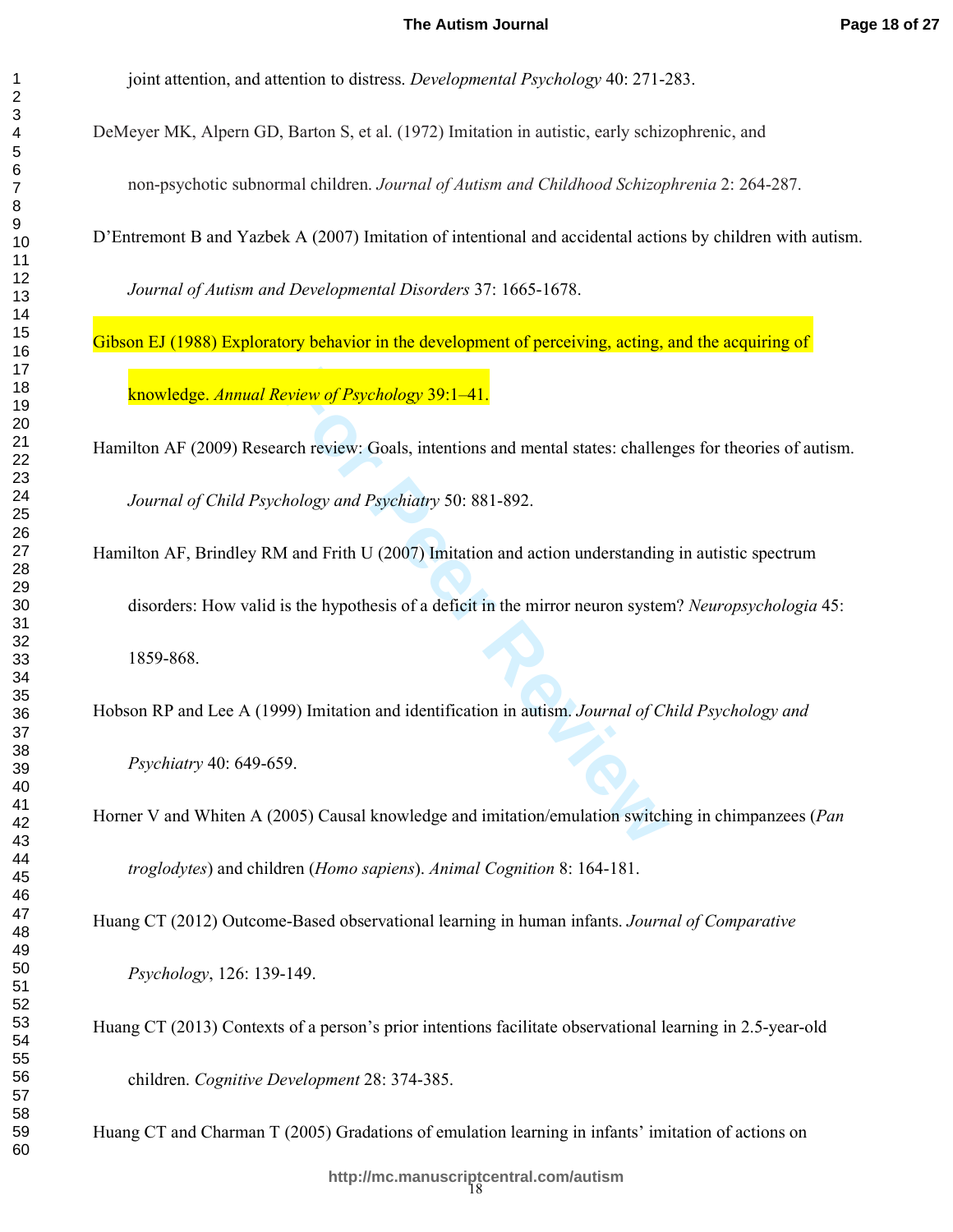#### **The Autism Journal**

objects. *Journal of Experimental Child Psychology* 92: 276-302.

Huang CT, Heyes CM and Charman T (2002) Infants' behavioral reenactment of "failed attempts": Exploring the roles of emulation learning, stimulus enhancement, and understanding of intentions. *Developmental Psychology* 38: 840-855.

Huang CT, Heyes CM and Charman T (2006) Preschoolers' behavioural reenactment of "failed attempts":

The roles of intention-reading, emulation and mimicry. *Cognitive Development* 21: 36-45.

Kanner L (1943) Autistic disturbances of affective contact. *Nervous Child* 2: 217-250.

Koenig M and Sabbagh MA (2013) Selective social learning: New perspectives on learning from others.

*Developmental Psychology* 49: 399-403.

- Liao Y, Li H and Deak GO (2011) Can unpredicted outcomes be intended? The role of outcome-beliefs in children's judgment of intention. *Cognitive Development* 26: 106–117.
- isturbances of affective contact. *Nervous Child* 2: 217-2<br>
A (2013) Selective social learning: New perspectives or<br> *Pology* 49: 399-403.<br> **For Pology** 49: 399-403.<br> **For Pology** 49: 399-403.<br> **For Pology** 49: 399-403.<br> Lord C, Risi S, Lambrecht L, et al. (2000) The autism diagnostic observation schedule-generic: A standard measure of social and communication deficits associated with the spectrum of autism. *Journal of Autism and Developmental Disorders* 30: 205-223.

Lord C., Rutter M, DiLavore PC, et al. (2002) *Autism Diagnostic Observation Schedule -Generic*. Los Angeles: Western Psychological Services.

Lord C, Rutter M and LeCouteur A (1994) Autism Diagnostic Interview—Revised: A revised version of a diagnostic interview for caregivers of individuals with possible pervasive developmental disorders. *Journal of Autism and Developmental Disorders* 24: 659-685.

Lyons DE, Young AG and Keil FC (2007) The hidden structure of overimitation. *Proceedings of the* 

*National Academy of Sciences of the United States of America* 104: 19751-19756.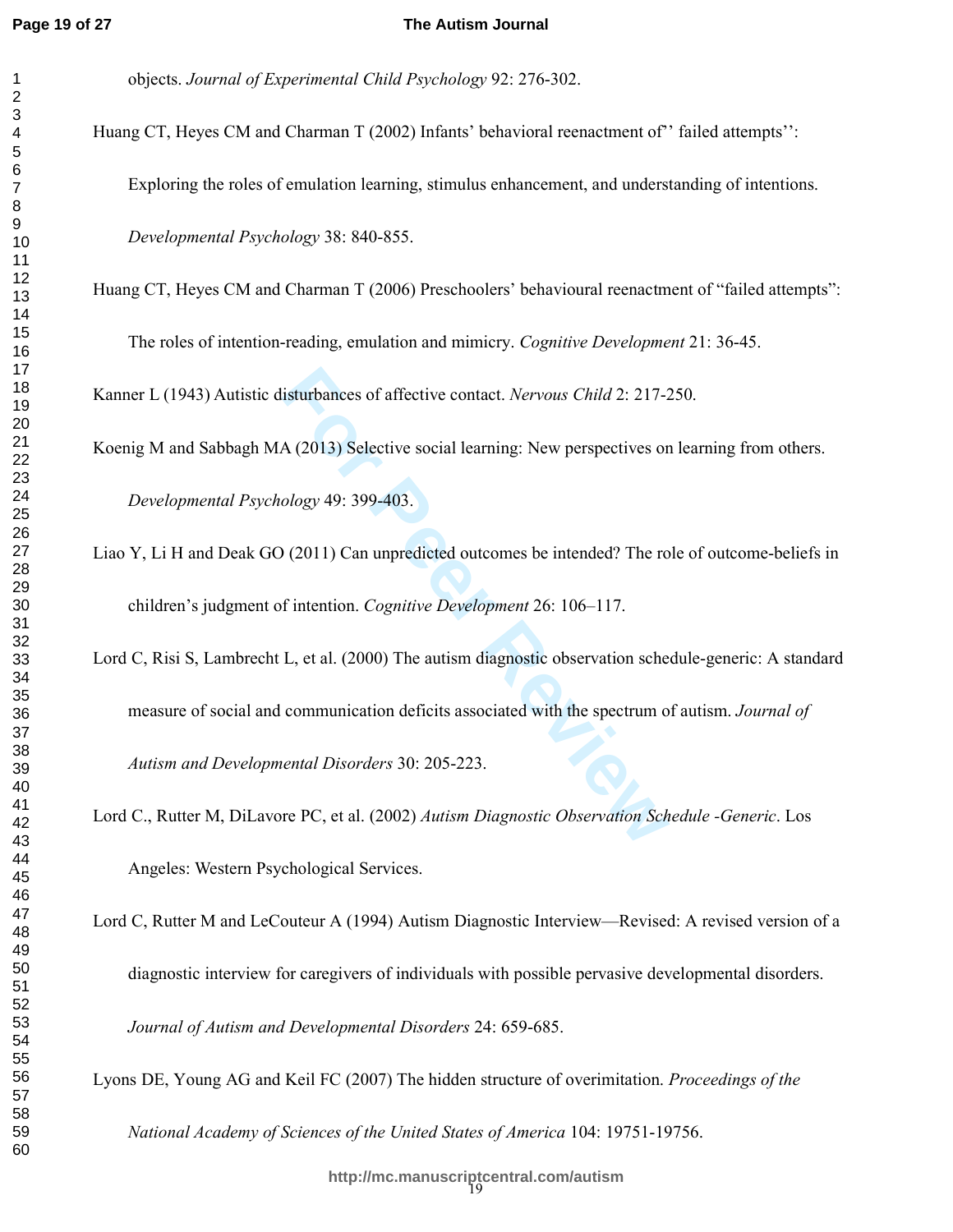Marsh LE, Ropar D and Hamilton AF (2014) The social modulation of imitation fidelity in school-age children. *PLoS ONE* 9: e86127.

Marsh L, Pearson A, Ropar D, et al. (2013) Children with autism do not overimitate. *Current Biology* 23: R266-R268.

Meltzoff AN (1995) Understanding the intentions of others: Reenactment of intended acts by 18-month-old children. *Developmental Psychology* 31: 838-850.

**For Equality of children with the ability of children with extion and intention in action from bodily movement.** *He* **scales of early learning (AGS ed.). Circle Pines, MN:** *A***<br>scales of early learning (AGS ed.). Circle Pin** Misailidi P (2005) The concept of intention in autism: The ability of children with autism to distinguish prior intention from action and intention in action from bodily movement. *Hellenic Journal of* 

*Psychology* 2: 59-79.

Mullen EM (1995) *Mullen scales of early learning* (AGS ed.). Circle Pines, MN: American Guidance Service Inc.

Nielsen M and Blank C (2011) Imitation in young children: When who gets copied is more important than what gets copied. *Developmental Psychology* 47: 1050-1053.

Over H and Carpenter M (2012) Putting the social into social learning: Explaining both selectivity and fidelity in children's copying behavior. *Journal of Comparative Psychology* 126: 182-192.

Phillips W, Baron-Cohen S and Rutter M (1998) Understanding intention in normal development and in autism. *British Journal of Developmental Psychology* 16: 337-348.

Ritvo S and Province S (1953) Form perception and imitation in some autistic children: Diagnostic findings

and their contextual interpretation. *The Psychoanalytical Study of the Child* 8: 155-161.

Rutter M, Bailey A and Lord C (2003) SCQ: *The Social Communication Questionnaire*. Manual. Los

Angeles, CA: Western Psychological Services.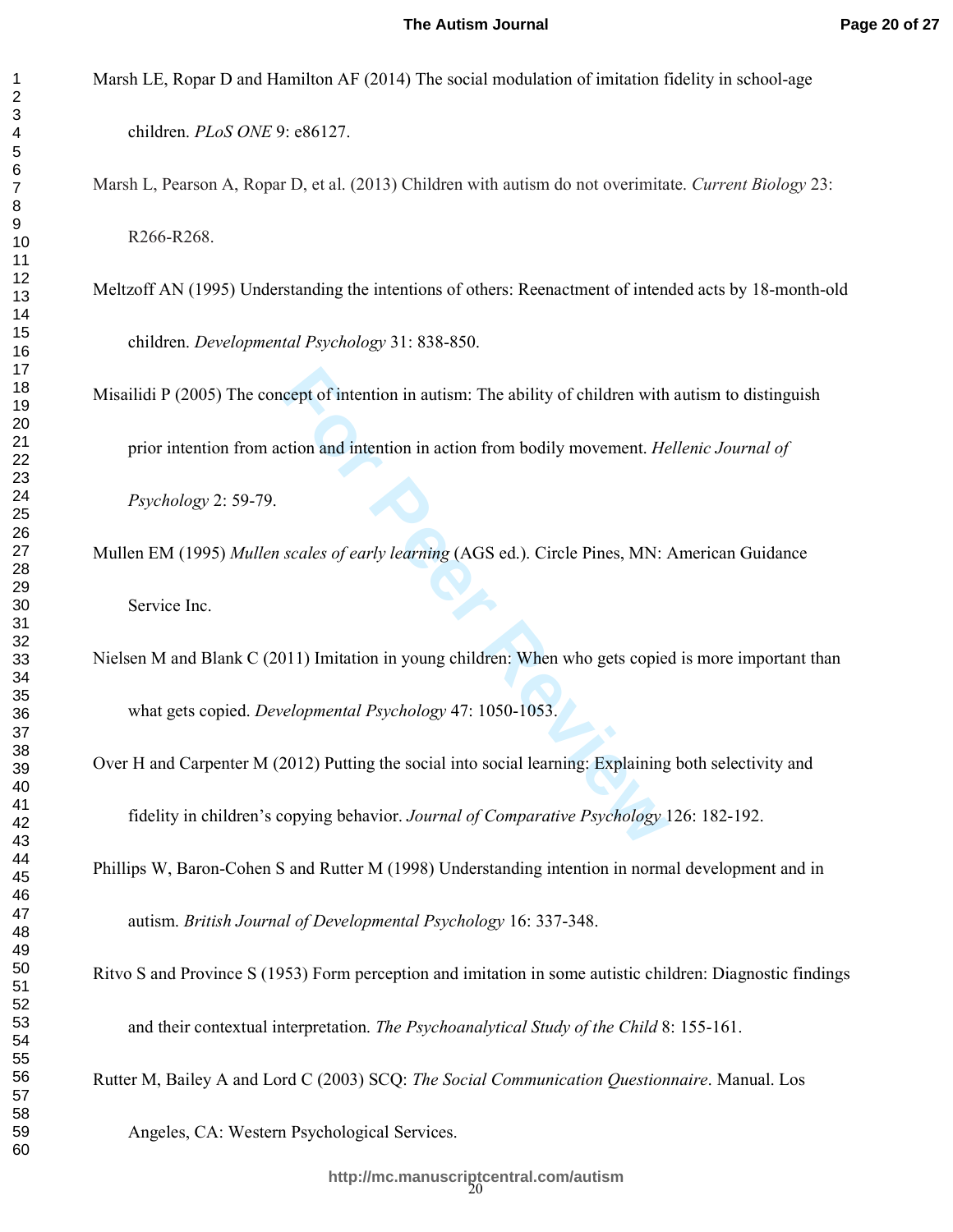$\mathbf{1}$  $\overline{2}$ 

## **The Autism Journal**

- Rogers SJ, Bennetto L, McEvoy R, et al. (1996) Imitation and pantomime in high-functioning adolescents with autism spectrum disorders. *Child Development* 67: 2060-2073.
- Rogers SJ, Hepburn SL, Stackhouse T, et al. (2003) Imitation performance in toddlers with autism and those with other developmental disorders. *Journal of Child Psychology and Psychiatry* 44: 763-781.

Searle JR (1983) *Intentionality: An essay in the philosophy of mind*. Cambridge, UK: Cambridge University

Press.

Smith IM and Byrson SE (1998) Gesture imitation in autism: 1. Nonsymbolic postures and sequences.

*Cognitive Neuropsychology* 15: 747-770.

**For Peer Review** Somogyi E, Király I, Gergely G, et al. (2013) Understanding goals and intentions in low-functioning autism. *Research in Developmental Disabilities* 34: 3822-3823.

Southgate V and Hamilton AF (2008) Unbroken mirrors: Challenging a theory of autism. *Trends in Cognitive Science* 12: 225-229.

Stone WL, Ousley O.Y and Littleford CD (1997) Motor imitation in young children with autism: What's the object? Journal of Abnormal Child Psychology 25: 475-485.

Tager-Flusberg H (2010) The Origins of social impairments in autism spectrum disorder: Studies of infants at risk. *Neural Networks* 23: 1072-1076.

Vivanti G and Hamilton AF (2013) Imitation in Autism Spectrum Disorders. In: Volkmar F, Paul R, Rogers

S, et al. (eds) *The Handbook of Autism and Developmental Disorders.* New York: Wiley, pp.278-301.

Williamson RA and Markman EM (2006) Precision of imitation as a function of preschoolers'

understanding of the goal of the demonstration. *Developmental Psychology* 42: 723-731.

Williams JH, Whiten A and Singh T (2004) A systematic review of action imitation in autistic spectrum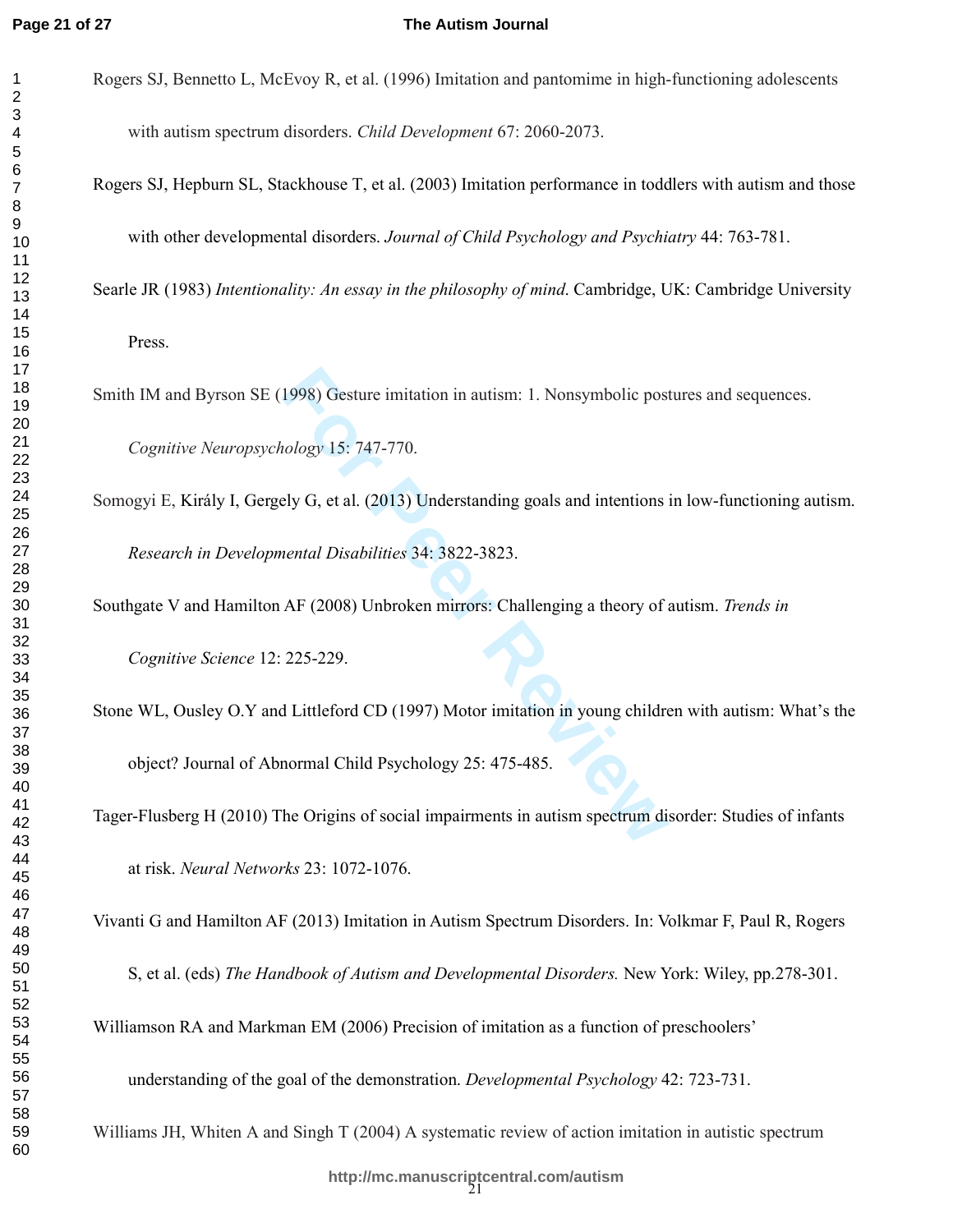## **The Autism Journal**

disorder. *Journal of Autism and Developmental Disorders* 34: 285-299.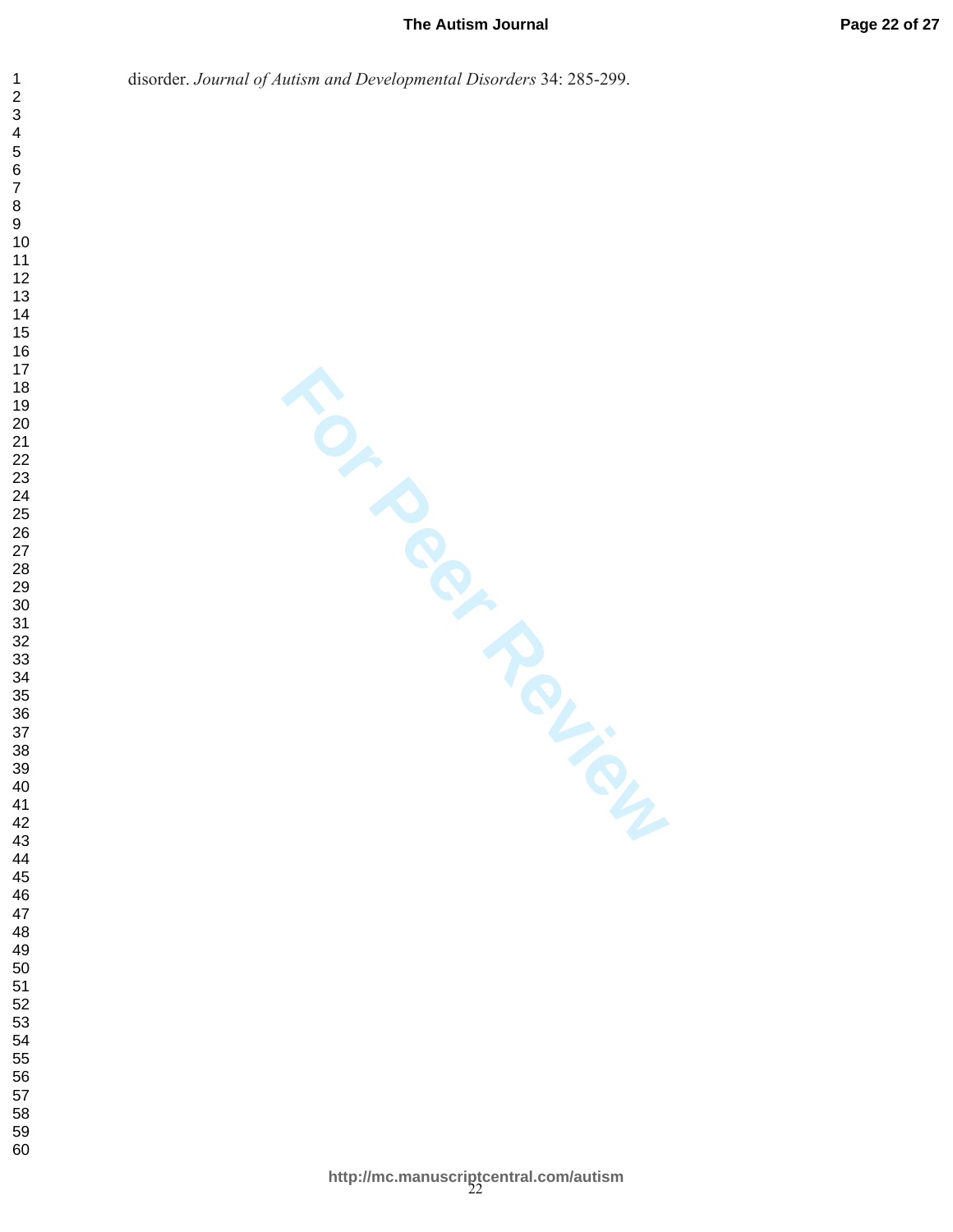123456789

 $\mathbf{1}$  $\overline{2}$ 3  $\overline{\mathbf{4}}$ 5 6  $\overline{7}$ 8 9

## **The Autism Journal**

**Table 1.** Characteristics of participants in each group by condition.

|              |              | л.<br>$\mathbf{r}$ | ັ<br>$\mathbf{r}$ |               |              |              |                  |
|--------------|--------------|--------------------|-------------------|---------------|--------------|--------------|------------------|
| Participants | <b>ASD</b>   |                    | DD                |               | TD           |              |                  |
|              | Prior        | No Prior           | Prior             | No Prior      | Prior        | No Prior     |                  |
|              | Intention    | Intention          | Intention         | Intention     | Intention    | Intention    | Significance     |
| Measure      | $(n=12)$     | $(n=12)$           | $(n = 8)$         | $(n = 8)$     | $(n=12)$     | $(n = 12)$   | (Kruskal-Wallis) |
| CA           | 47.08 (7.55) | 44.75 (10.86)      | 43.63(13.51)      | 44.38 (16.72) | 26.92(2.68)  | 27.00(3.36)  | p < .001         |
| (mos.)       |              |                    |                   |               |              |              |                  |
| <b>NVMA</b>  | 31.29 (7.59) | 30.33(7.50)        | 39.31 (10.85)     | 35.06 (17.02) | 29.79 (3.65) | 32.38 (6.82) | $p = .335$       |
| (mos.)       |              |                    |                   |               |              |              |                  |
| <b>VMA</b>   |              |                    |                   |               |              |              |                  |
| (mos.)       | 29.63 (7.51) | 25.29(7.80)        | 31.00 (7.54)      | 29.25 (9.82)  | 30.75(3.90)  | 32.08 (7.99) | $p = .382$       |
| Autism       |              | 14.00(3.02)        | 3.25(2.19)        | 2.88(1.55)    |              |              |                  |
| severity     | 14.08(3.50)  |                    |                   |               |              |              | p < .001         |

14.08 (3.50) 14.00 (3.02) 3.25 (2.19) 2.88 (1.55)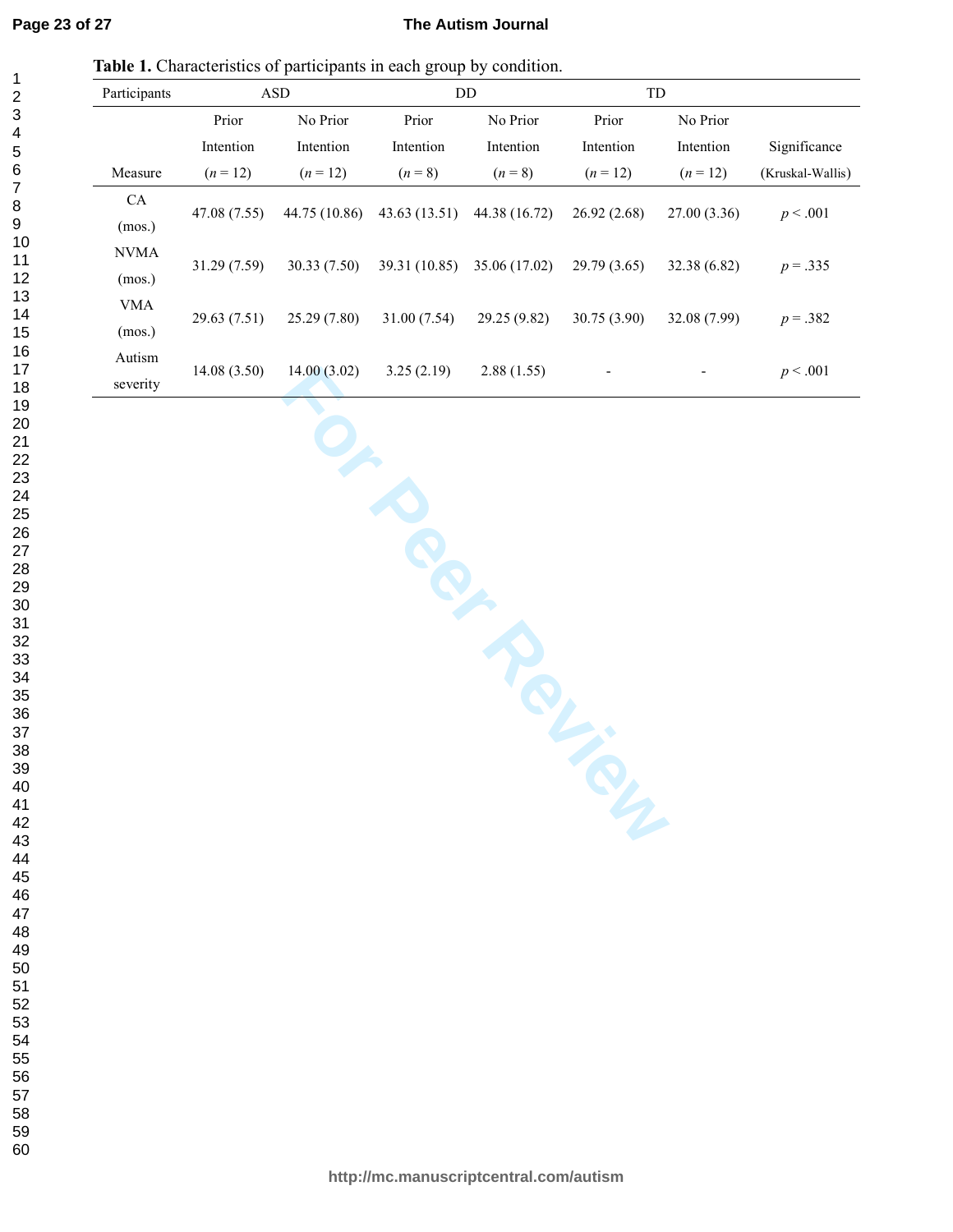## **The Autism Journal**







**Formation**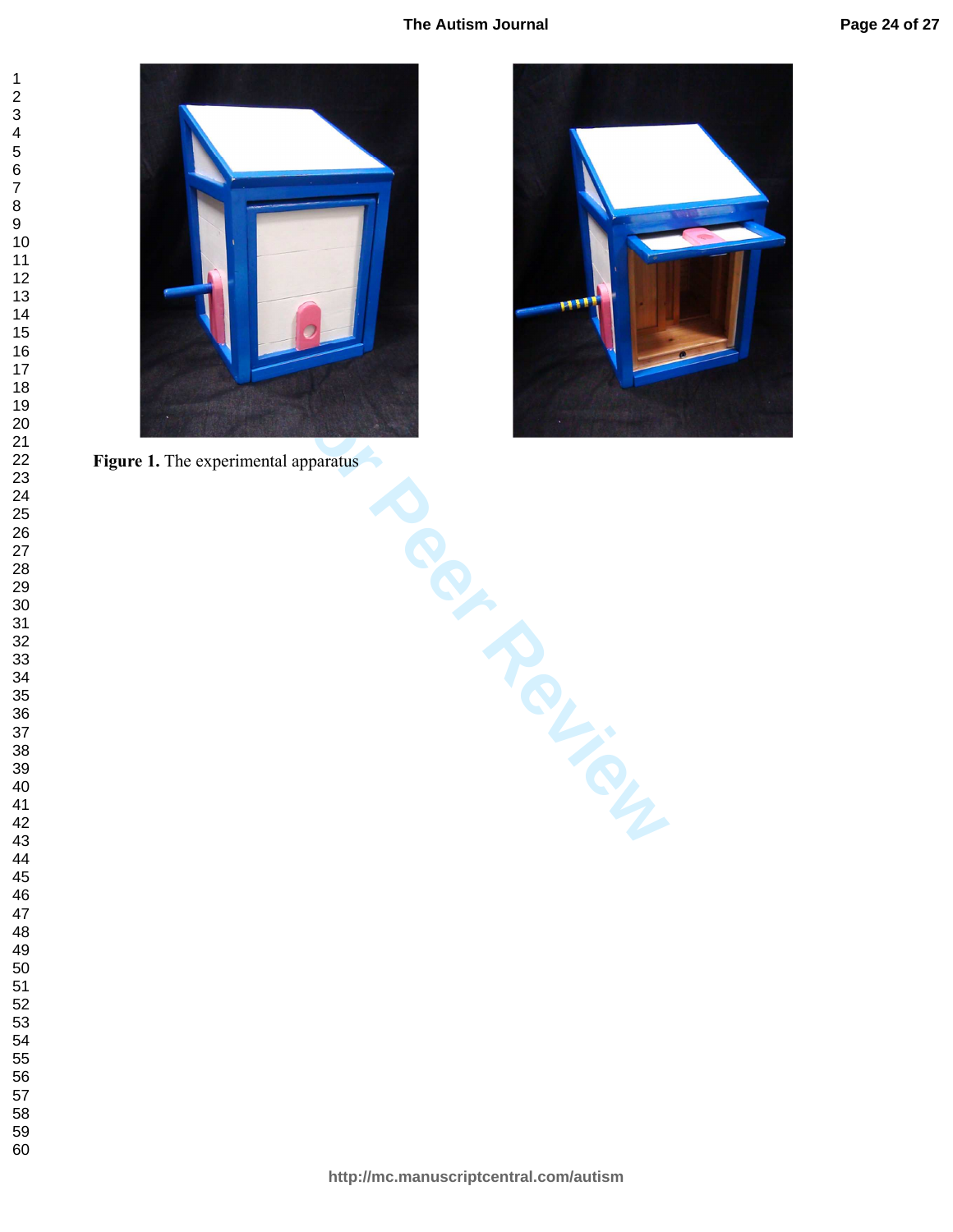**The Autism Journal**



**For Intention**<br>**For Intention**<br>**For Intention**<br>**For Prior Intention**<br>**For Prior Intention**<br>**For Prior Intention**<br>**For Prior Intentional Action 2014<br><br><b>For Prior Figure 2.** Percentages of children from each group who succeeded at retrieving the reward in each condition. **0**<br>**Condition**<br>**Figure 2.** Pe<br>condition.

**Condition Prior Intention Prior Intention No Prior Intention** 

**ASD DD TD ASD DD TD**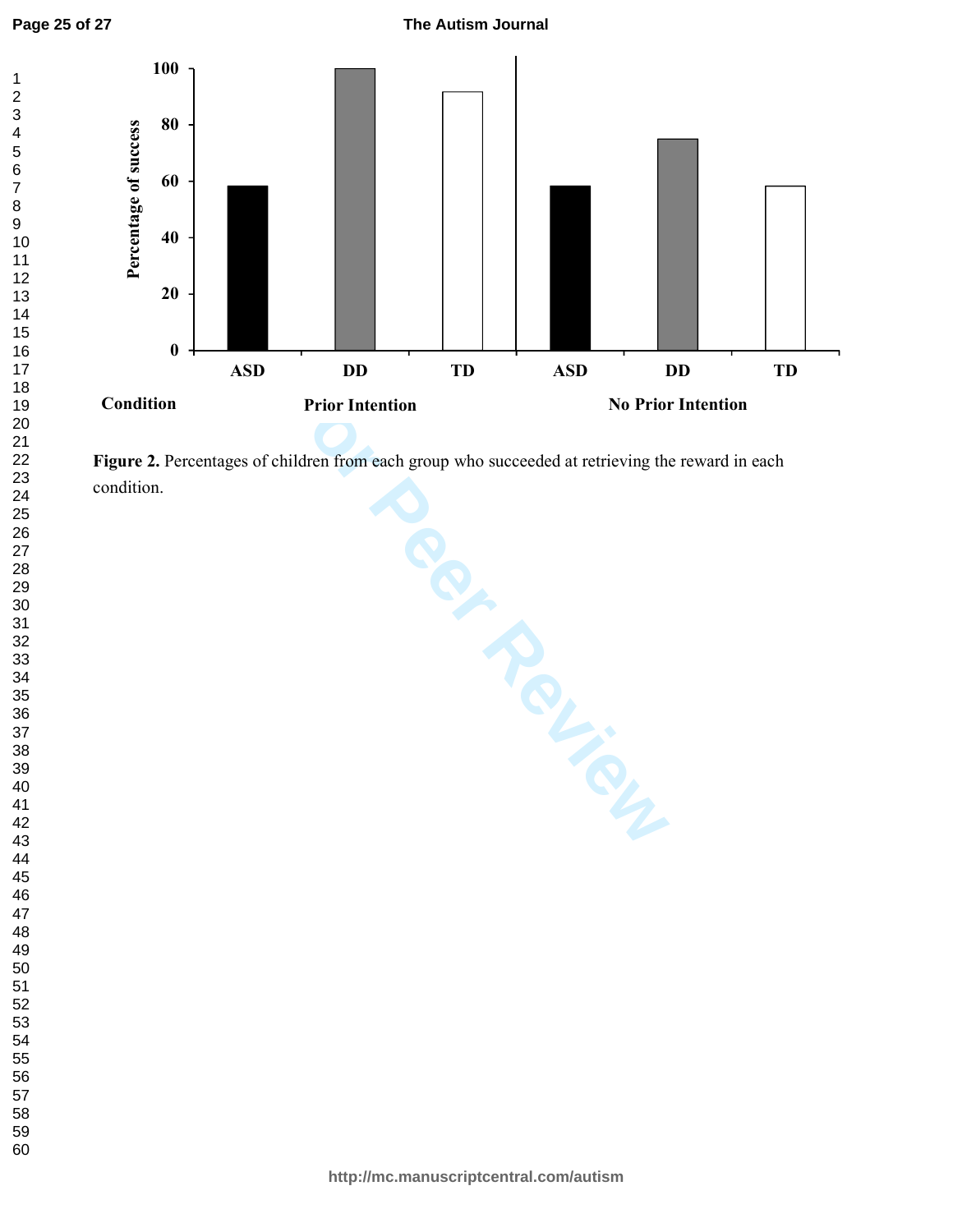

**Figure 3.** Percentages of children from each group who reproduced each solution component as demonstrated in each condition.